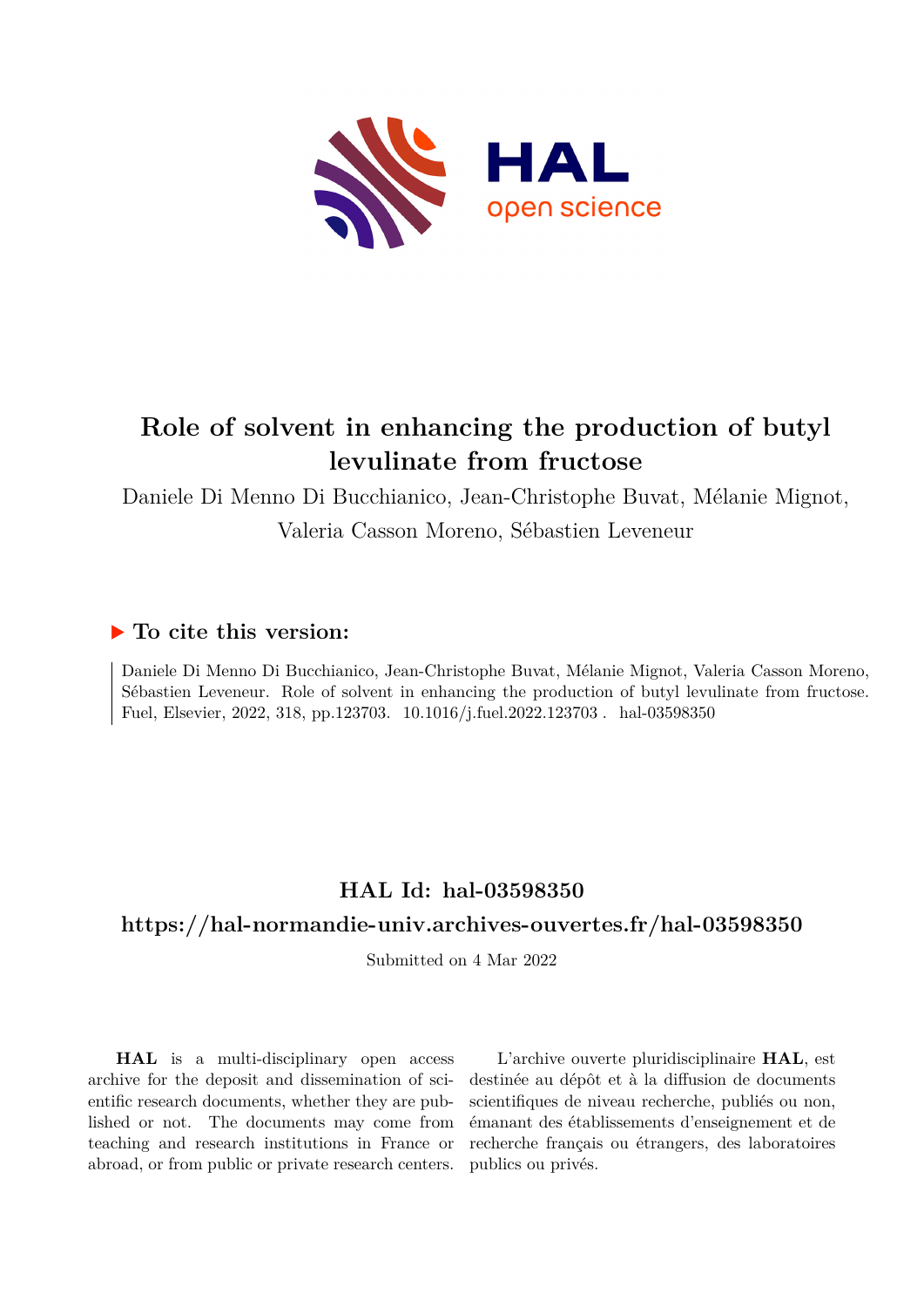Role of solvent the production of butyl levulinate from fructose 2 Daniele Di Menno Di Bucchianico<sup>1,2</sup>, Jean-Christophe Buvat<sup>1</sup>, Mélanie Mignot<sup>3</sup>, Valeria Casson 3 Moreno<sup>2</sup> and Sébastien Leveneur<sup>1,\*</sup> Normandie Univ, INSA Rouen, UNIROUEN, LSPC, EA4704, 76000 Rouen, France ; Dipartimento di Ingegneria Chimica, Civile, Ambientale e dei Materiali, Alma Mater Studiorum— Università di Bologna, via Terracini 28, 40131 Bologna, Italy; COBRA UMR CNRS 6014, Normandie Université, INSA de Rouen, avenue de l'Université, Saint- Etienne-du-Rouvray, 76800, France 9 \*corresponding author: [sebastien.leveneur@insa-rouen.fr](mailto:sebastien.leveneur@insa-rouen.fr) **Abstract:** The use of alkyl levulinates is growing interest in fuels. Adding n-butyl levulinate (BL) to fuels presents some benefits compared to ethyl levulinate. The conventional production route of BL is from the esterification of levulinic acid, but the latter compound presents some corrosion issues. Alcoholysis of fructose by butanol over cation exchange resins (solid catalyst) seems to be a better alternative. The effect of water addition, solvent, swelling effect (from the cation exchange resin), and fructose solubility at temperatures higher than 25°C are unclear on this reaction. To understand these effects, the alcoholysis of fructose by butanol at 110°C in different solvents, e.g., gamma-valerolactone (GVL), were studied in a pressurized autoclave in an inert environment. The dissolution study was conducted in a temperature range of 20-120°C in different solvents. The concentration profiles of fructose, 5- (hydroxymethyl)furfural (HMF), 5-(butoxymethyl)furfural (BMF) and BL were analyzed in different solvents: butanol/water, butanol, butanol/GVL/water and butanol/GVL. We found that using a butanol/GVL (70/30 wt%) solvent is better from the conversion and dissolution viewpoints. **Keywords:** Mass transfer; Alcoholysis; Solvent effect; Solid catalyst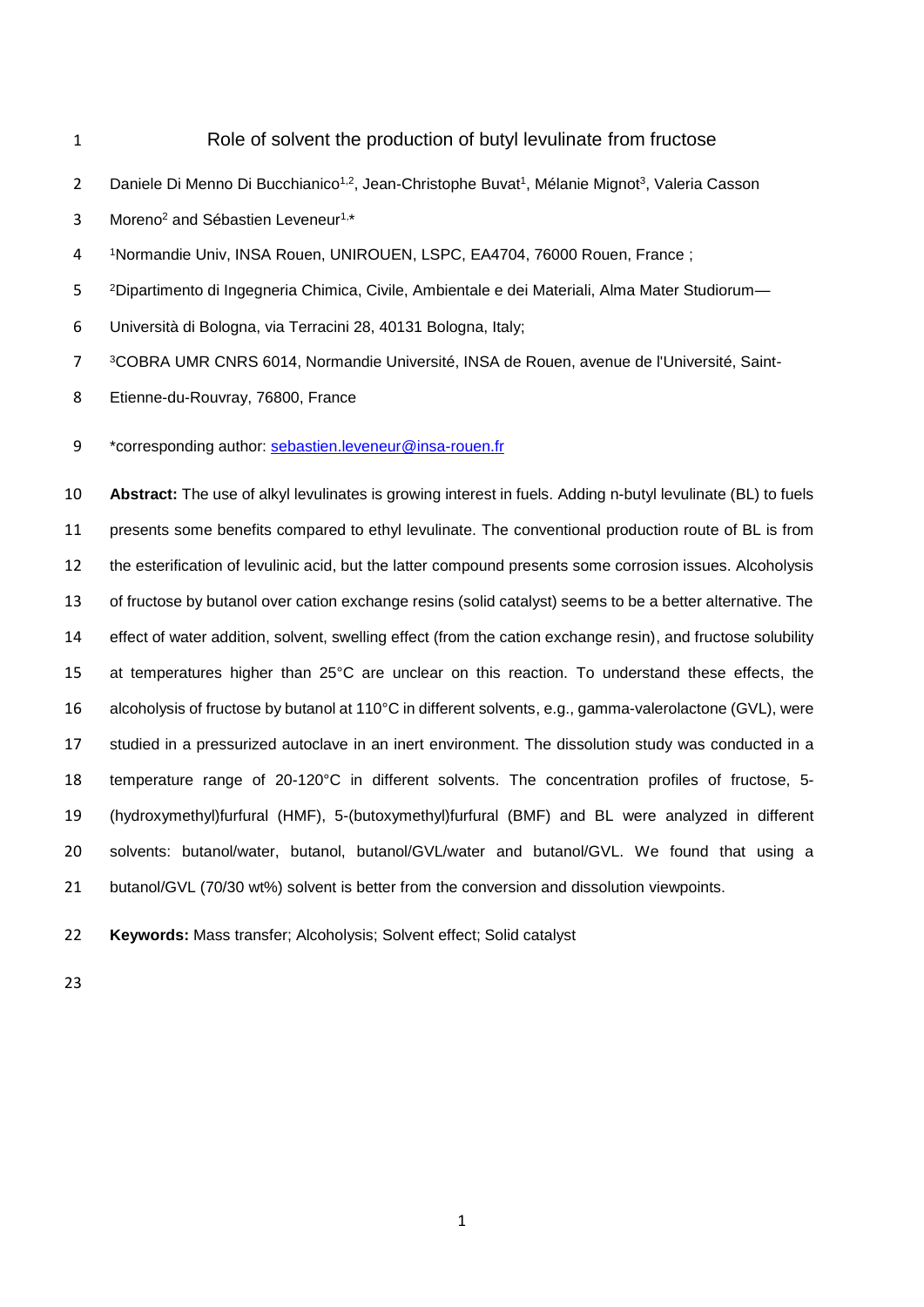24 1. Introduction

 The depletion of fossil fuels together with growing concern about the environmental impact of human activities is pushing the research for new and renewable sources of energy and raw materials. Lignocellulosic biomass (LCB) is considered a valuable ally in producing chemicals, fuels, and materials, being an abundant, renewable and carbon-fixing resource. In opposition to food biomass which can incur in the food versus fuel dilemma, LCB (second generation biomass) represents an excellent alternative feedstock in biorefinery [1,2]. In this context, the use of lignocellulosic biomass and its conversion to value-added chemicals and fuels has become increasingly widespread. [3,4]. Considering LCB main components: lignin, cellulose and hemicellulose, the development of lignin valorization into chemicals is still under progress due to its complex and heterogeneous aromatic polymeric structure [5– 11]. Meanwhile, the industrial valorization of cellulose and hemicellulose into so-called platform molecules is mature [12–18]. Several pretreatments allow fractioning these complex biomass polymers into simple sugar-monomers, valuable through different chemical pathways to several platform molecules such as 5-(Hydroxymethyl)furfural (HMF), glycols, sorbitol or levulinic acid and alkyl levulinates (Fig. 1) [17–19].



Fig. 1. Valorization of cellulose adapted from literature [18].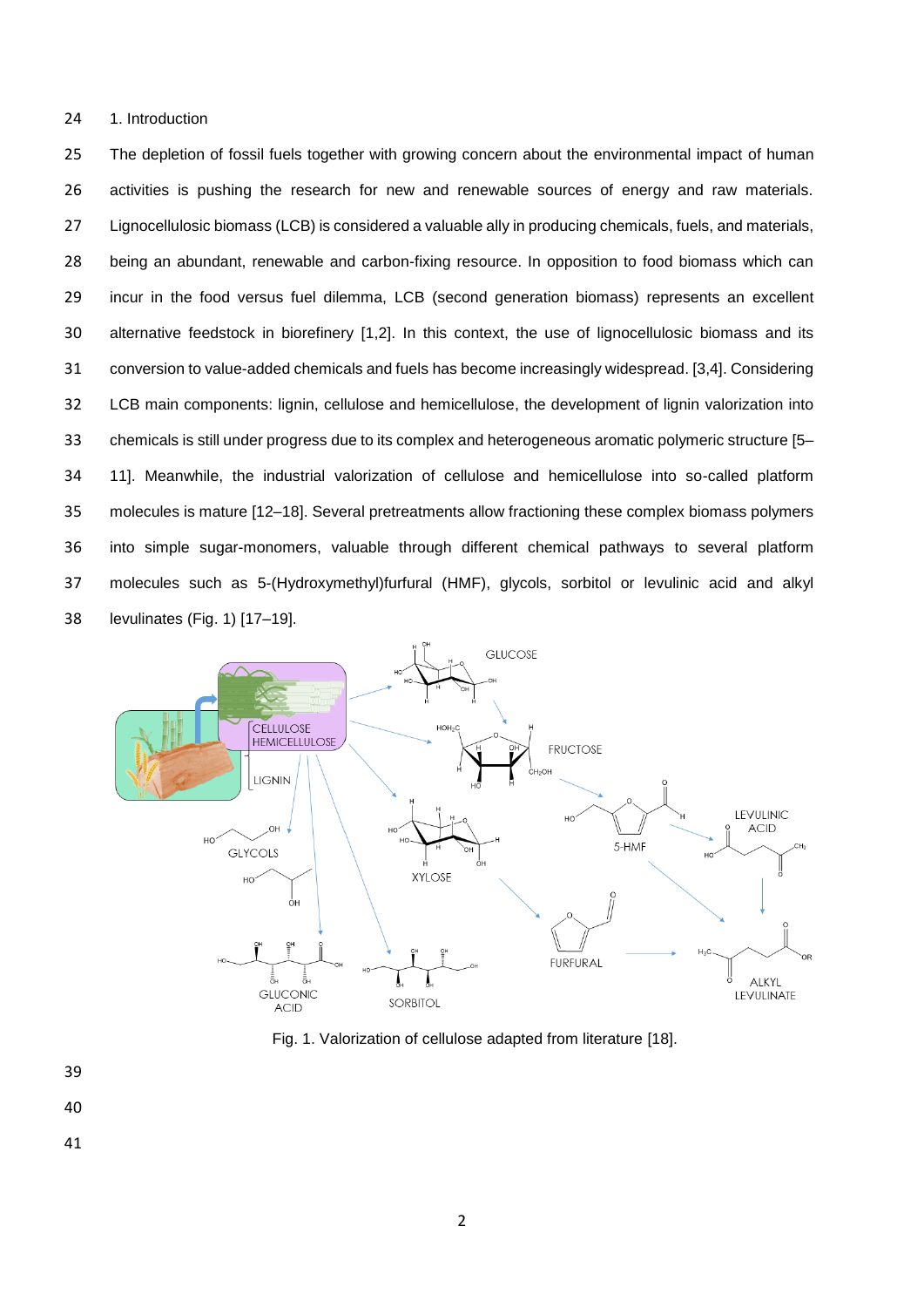Alkyl levulinates are promising and versatile platform molecules issued from cellulose and/or hemicellulose alcoholysis with broad industrial applications. Esters of levulinic acid can simply be produced by esterification of levulinic acid [20–23], but the low yield in the production of levulinic acid, together with the high costs of separation and purification, make this route less beneficial compared to using more affordable starting feedstocks as biomass-derived monosaccharides: glucose and fructose 47 [4,24–31]. Although glucose is the most abundant monomers and the least expensive substrate over other monomers [32], fructose shows higher molecular instability and faster reactivity to be dehydrated to 5-(hydroxymethyl)furfural, first intermediate in the pathway to alkyl levulinate, whereas glucose must first be isomerized to fructose [33].

 From an energy viewpoint, alkyl levulinates can be used as blending components for biodiesel or fuel oxygenate additives [34,35], improving fuel quality and reducing pollutant emission [36,37]. In 2017, Tian et al. demonstrated that methyl and ethyl levulinate have higher anti-knock quality than Euro95 gasoline [38]. Wang et al. investigated the use of ethyl levulinate as a diesel blend, resulting in a higher closed cup flash point, oxygen content, and lower kinematic viscosity compared to n-butanol [39]. Christensen et al., have shown that butyl levulinate (BL) can improve conductivity, cold flow properties and lubricity of diesel fuel and reduce its vapor pressure [40]. Furthermore, BL was found to remain in solution with diesel down to the fuel cloud point and to have more compatibility with elastomers, 59 compared to ethyl levulinate, which tends to separate from diesel at a temperature below 0 °C and results to be more corrosive [40]. Frigo et al. showed that diesel fuel blended with a mixture of butyl levulinate and dibutyl ether could reduce particulate emissions without changing engine power efficiency or increasing the NOx emission [41].

 Alcoholysis of sugar monomers to BL is catalyzed mainly by Brønsted-acids [42]. Traditional mineral acids are gradually being substituted by heterogeneous acid catalysts, cause of equipment corrosion, separation and neutralization costs. Zeolites, ion exchange resins, metal oxides, nanomaterials and other numerous solid catalysts have been tested to produce butyl levulinate from biomass-derived carbohydrates [42].

 An et al. studied the production of BL from the alcoholysis of different carbohydrates and found that 69 ferric sulfate was the most efficient [33]. They found that with a catalyst loading of 5  $q/L$ , a reaction temperature of 190°C, and a fructose concentration of 25 g/L, the yield of BL was found to be 62.8 mol% 71 for 3 hours of reaction time.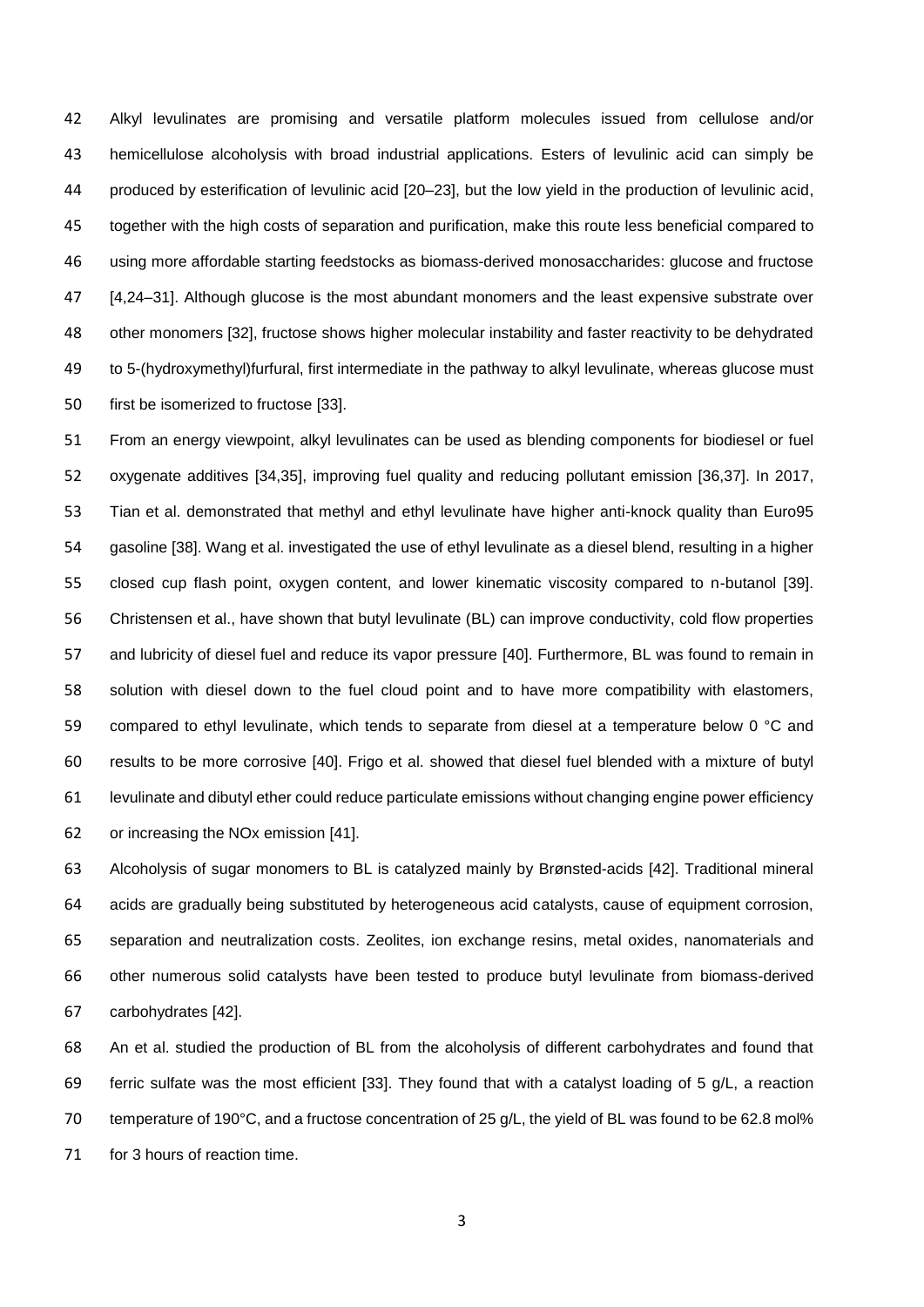Higher alkyl levulinate yields from fructose were also confirmed by Liu et al. [29] using sulfonic acid- functionalized carbon materials. BL has been produced with a yield of 78 mol% after 12 h and complete fructose conversion [29].

 Ramirez et al. made an in-depth assessment on the use of ion-exchange resins for the direct transformation of fructose into BL by alcoholysis [43]. Using a water/butanol mixture, they detected BL 77 production only at a temperature higher than 100°C. They also showed that between 17-37% of fructose is lost in humins production. They studied catalyst reuse and found that fresh and twice-reused catalysts have similar activity. In this assessment, gel-type Dowex 50Wx2 resulted in the best catalyst according to BL yield.

 Several research studies on the alcoholysis of sugars into alkyl levulinate essentially focus on the catalysis. To the best of our knowledge, there are not many studies on the crucial role of solvent, which can affect the reaction kinetics and the product selectivity, sugar dissolution, polymerization, and 84 degradation. Sun et al. reported that the conversion of sugars and furans, particularly fructose and 5- (hydroxymethyl)furfural, is different in different solvents, depending on their polarity and protic aprotic 86 nature [44]. Protons transfer is a key point in the acid-catalyzed alcoholysis mechanism, and the solvent plays a crucial role [45]. Sugar monomers showed high reactivity in water, one of the most used solvents in lignocellulosic biomass derivatives pretreatment and conversion. Water provides a good solvation environment, allowing high dissociation of Brønsted acids and also high solubility of carbohydrates [46]. On the other hand, the high reactivity in aqueous systems results in greater instability of sugars and furan intermediates which tend to undergo acid-catalyzed side reactions, as production of by-product humins [44,47,48]. An alternative to minimize side reactions is using polar organic solvents, particularly alcohols [47,48]. Some studies reported promising alkyl levulinates yields from fructose alcoholysis in pure alcohols. Ramirez et al. [43] obtained a 73.4 mol% butyl levulinate yield from fructose alcoholysis in pure butanol, and Sun et al. [44] a yield of 51.6 mol% ethyl levulinate from fructose alcoholysis in pure ethanol, both catalyzed by ion exchange resins. Excess of alcohol results in a major control of the conversion steps, protons transfer and limitation of the polymerization of sugars and furans [44,46]. In pure butanol solvent, the selectivity of BL can also be lowered by the side reaction of etherification producing dibutyl ether [43,49,50]. Besides the polar protic alcoholic medium, some studies highlighted the role of polar aprotic solvents in lowering unwanted degradation reactions of intermediates [51,52]. The introduction of co-solvents might further minimize possible side-reaction products. Among polar aprotic solvents, γ-valerolactone (GVL) may be a valid co-solvent in fructose alcoholysis. Several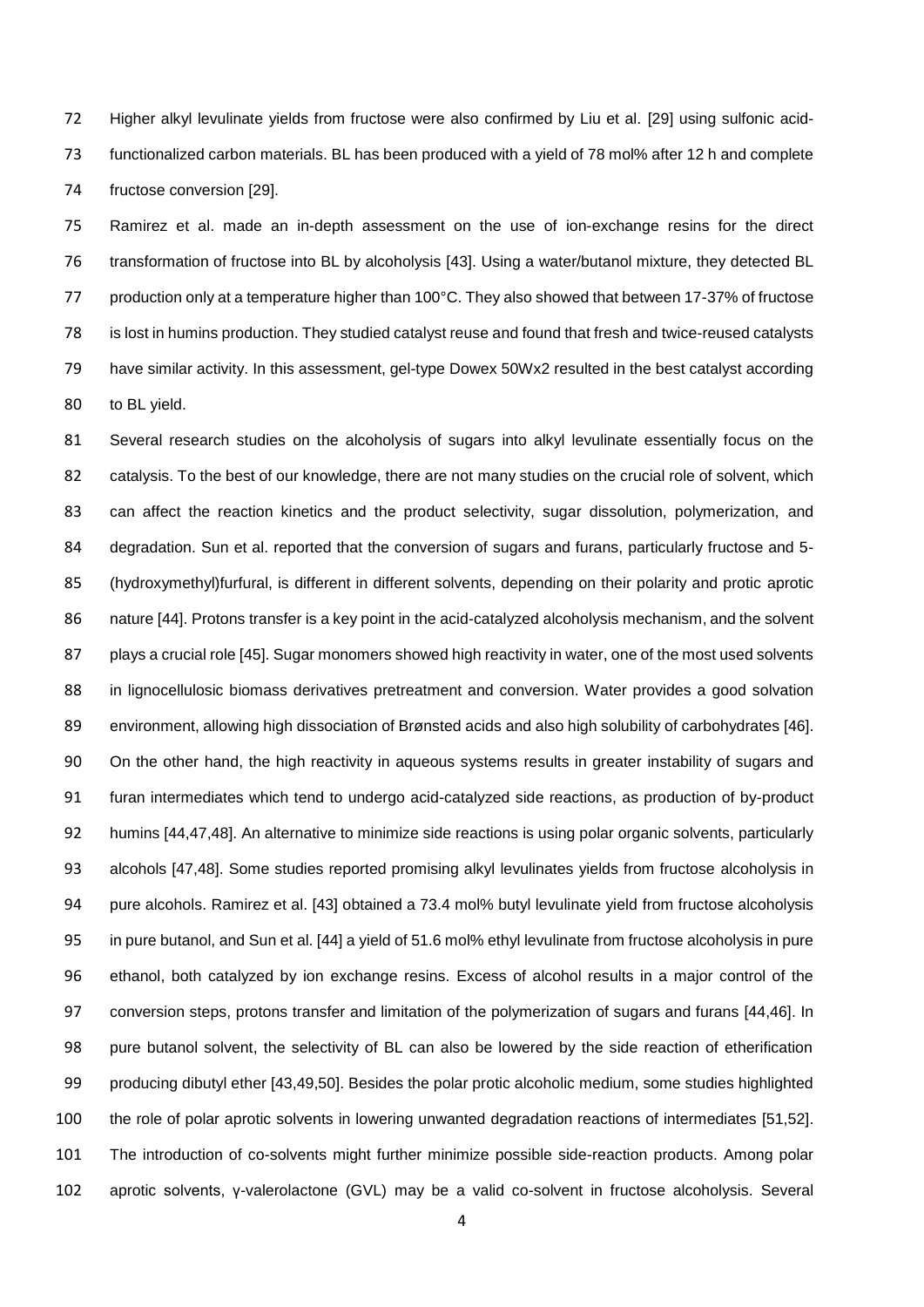patents suggested it as a green alternative to classical hazardous solvents since it can be produced starting from derived-biomass fructose via hydrogenation of levulinic acid or alkyl levulinates [53]. In 2014, M.A. Mellmer et al. [52] demonstrated the benefits of using polar aprotic solvents, such as GVL, for acid-catalyzed reactions. Capecci et al. [54] reported the synthesis of GVL by hydrogenation of butyl levulinate, identifying an excess of GVL as the best solvent system. Although the REACh registration is 108 still missing for GVL, some acute toxic data (LD $_{50}$  oral-rat = 8800 mg/kg), its overall structure and properties suggest its stability, biodegradability and not toxicity [55], responding to the principle of benign solvents and auxiliaries of Green Chemistry principles [56].

 Despite many publications on this topic, several aspects are missing in the literature concerning the alcoholysis of fructose over cation exchange resins, such as the solvent effect, the role of water, the resin swelling and fructose dissolution within a temperature range of 60-100°C. In this study, a deep investigation on the production of BL from the fructose alcoholysis was carried out over an ion exchange resin: Amberlite IR-120. Being very effective in sugar monomers conversion and esterification reactions [57–60], Amberlite IR-120 was chosen because of its good stability, high proton capacity, affordability and recyclability without a significant decrease in its activity [58,61,62]. Solvent effects on the production of BL and intermediates were evaluated as well as on the fructose dissolution at different temperatures. A mass transfer study was performed, and the swelling of Amberlite IR-120 was also measured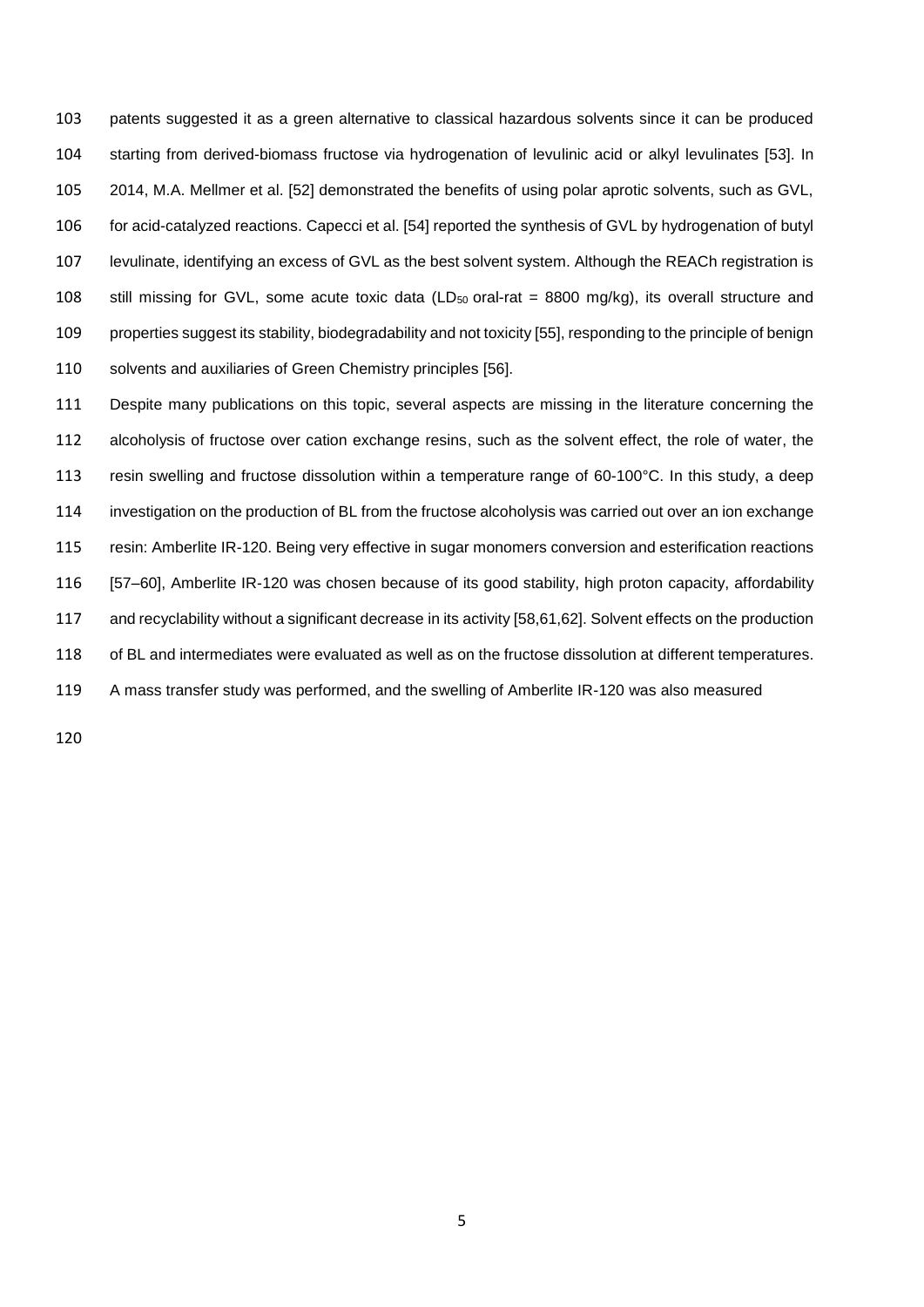2. Experimental section

2.1 Chemicals

 Fructose (≥ 99% purity), 5-(hydroxymethyl)furfural (HMF, 99% purity), 5-(ethoxymethyl)furfural (EMF, 97% purity) and γ-valerolactone (≥ 99% purity) were purchased from Sigma-Aldrich. 1-Butanol (BuOH, ≥ 99,5 % purity), butyl levulinate (BL, ≥ 98% purity), acetonitrile (ACN, ≥ 99,9% purity), butyl formate (BF, ≥ 97% purity) and acetone (≥ 99,9% purity) from VWR chemicals. Amberlite IR120 127 (H<sup>+</sup> form, ion-exchange resin) commercial catalyst provided by Acros Organics. Nitrogen gas (N<sub>2</sub> purity > 99,999 vol%) from Linde. All chemicals were employed without further purification.

2.2 Analytical methods

 Reaction samples were analyzed by combining gas and liquid chromatography. HPLC Agilent 1100 Series was employed to quantify fructose, equipped with a SUPELCOSIL LC-NH2 column (250 mm x 4.6 mm x 5 µm), a UV detector set at 191 nm, and by using a mixture of acetonitrile and ultrapure water (90:10 v/v %) as mobile phase, with a flow rate of 1 mL/min and constant column temperature of 30 °C. Reaction products, such as HMF, BL, 5-(butoxymethyl)furfural (BMF), and solvent systems were detected by Bruker Scion 456-GC, equipped with a VF-1701ms Agilent column (60.0 m x 250 µm x 0.25 136 µm) and a flame ionization detector (FID). The injector and detector temperature were 250 °C, and the 137 oven temperature was programmed from 40 °C to 250 °C with 20 °C/min of ramp rate. All experimental quantifications were based on daily calibration curves with standard solutions of pure commercially available chemicals. EMF was used as a reference for the BMF calibration curve due to its commercial unavailability. Each experimental sample was analysed three times to estimate the error in the analytical method, in term of standard deviation.

Fructose conversion, butyl levulinate yield and catalyst loading were defined as follows:

143 Fructose conversion 
$$
(\%) = \left(1 - \frac{\text{mole of fructose after the reaction}}{\text{initial mole of fructose}}\right) * 100
$$
 (1)

144 BL yield 
$$
(\%) = \frac{\text{mole of BL after the reaction}}{\text{initial mole of fructose}} \times 100
$$
 (2)

145 Catalyst loading (
$$
\omega_{CAT}
$$
) =  $\frac{\text{mass of catalyst}}{\text{liquid volume}}$  ( $\text{g/L}$ ) (3)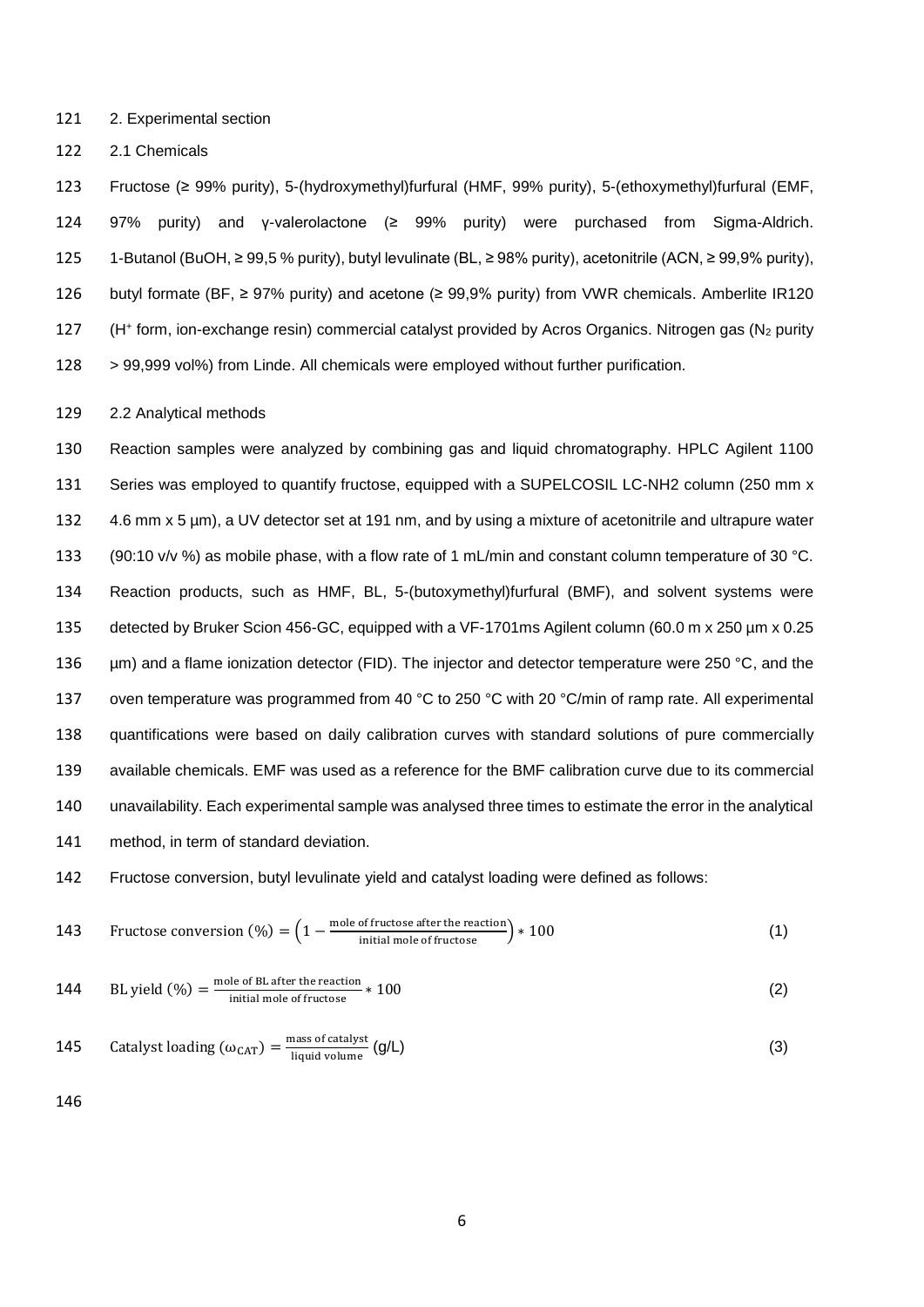#### 2.3 Experimental set-up

 The alcoholysis reaction runs were performed in a 300 mL Parr stainless steel batch reactor, under isothermal and isobaric conditions. The reactor was equipped with an electrical heating jacket and a cooling coil, together with a thermocouple capable of measuring the reaction temperature and communicating with the temperature controller. The presence of a gas entrainment impeller (diameter 2.5 cm) with a hollow shaft provided a uniform mixing of the reacting mixture.

 For each experiment, the reactor was loaded with 1.6 g of fructose, 35 g/L of catalyst loading (4.5 – 4.9 g of catalyst) and a fixed volume of liquid. After loading the reaction mixture, catalyst and assembling the reactor, the system was pressurized with nitrogen at 20 bars to limit the gas-liquid partition of the liquid phase [43,58]. Then, the temperature heater and rotation stirrer were switched on. The first sample was collected when the desired temperature was reached (time zero). Following the time zero sample, samples were collected at 5 min, 30 min, and then every hour up to 7 h. The reaction temperature was fixed to 110 °C, demonstrated by preliminary experiments to be the optimum between catalytic activity and catalyst resistance towards temperature. Indeed, sulfonic groups, i.e., active sites, from Amberlite 161 IR-120 can leach when the temperature is higher than 120°C. Table 1 shows the experimental matrix with the different solvent systems.

| 163 |  |  | Table 1: Experimental matrix with the initial amount of fructose, butanol, water and GVL. |
|-----|--|--|-------------------------------------------------------------------------------------------|
|-----|--|--|-------------------------------------------------------------------------------------------|

|               | Run            | Fructose<br>(g) | <b>Butanol</b><br>wt% | Water<br>wt%   | <b>GVL</b><br>wt% | <b>WCAT</b><br>(g/L) | $T(^{\circ}C)$ | rpm | Reaction<br>time(h) | Inert gas      |
|---------------|----------------|-----------------|-----------------------|----------------|-------------------|----------------------|----------------|-----|---------------------|----------------|
|               | $\mathbf{1}$   | 1.6             | 83                    | 17             | $\mathbf 0$       | 35                   | 110            | 800 | 7                   | $N_2$ (20 bar) |
| ار<br>ا       | $\overline{2}$ | 1.6             | 91.5                  | 8.5            | $\Omega$          | 35                   | 110            | 800 | 7                   | $N_2$ (20 bar) |
| $\frac{1}{2}$ | 3              | 1.6             | 96                    | $\overline{4}$ | $\overline{0}$    | 35                   | 110            | 800 | $\overline{7}$      | $N_2$ (20 bar) |
|               | 4              | 1.6             | 100                   | 0              | 0                 | 35                   | 110            | 800 | 7                   | $N_2$ (20 bar) |
|               | 5              | 1.6             | 2.5                   | 8.5            | 89                | 35                   | 110            | 800 | $\overline{7}$      | $N_2$ (20 bar) |
|               | 6              | 1.6             | 60.5                  | 8.5            | 30                | 35                   | 110            | 800 | 7                   | $N_2$ (20 bar) |
| JAG           | $\overline{7}$ | 1.6             | 76.5                  | 8.5            | 15                | 35                   | 110            | 800 | 7                   | $N_2$ (20 bar) |
|               | 8              | 1.6             | 70                    | 0              | 30                | 35                   | 110            | 800 | 7                   | $N_2$ (20 bar) |

 Amberlite IR-120 was pre-treated before its use, as described by Leveneur et al. [62]. The catalyst was washed through several cycles in water and a final one in butanol, which is the main reaction solvent, after being dried in an oven at 90 °C at atmospheric pressure for 5 hours. Amberlite IR-120 is a cation exchange resins composed of sulfonated styrene-divinyl benzene (PS-DVB) matrix with sulfonic acid functional groups. The catalyst is a gel-type resin, bead-shaped, in which PS-DVB copolymers result in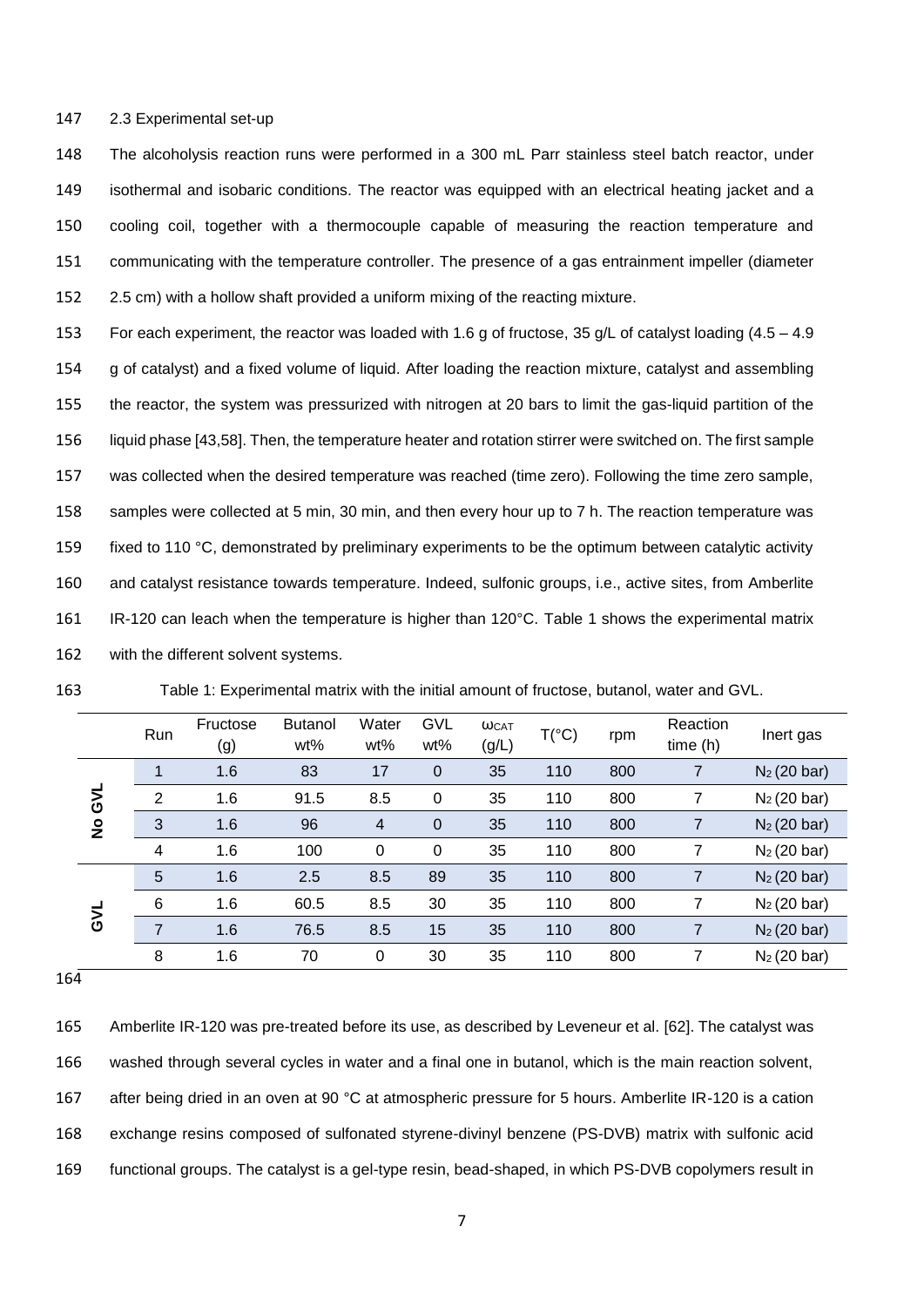- 170 a set of tangled chains with no spaces between them in the dry state. The degree of cross-linking, linked 171 to the level of divinylbenzene, represents the tightness of the resin. Table 2 shows the properties of 172 Amberlite IR-120.
- 

173 Table 2: Properties of Amberlite IR-120 according to the manufacturer (Acros Oganics).

| Supplier                        | Acros Organics                  |
|---------------------------------|---------------------------------|
| <b>Structure</b>                | Styrene-divinylbenzene          |
| Resin type                      | Gel-type                        |
| Cross linking (DVB%)            | 8                               |
| Moisture content (% mass)       | 48-58                           |
| Capacity by dry weight (meq/g)  | 4.4                             |
| Native particle size range (µm) | $\geq 94$ % (300 < d < 1180 µm) |

174

### 175 2.4 Mass transfer study

 To evaluate the effect of internal mass transfer, it is important to measure the effect of different particle size ranges on the kinetics. Thus, the dried catalyst particles were sieved. As a result, the dried particle 178 size distribution (PSD) evidenced a high percentage (ca. 84 %) of particles with diameters higher than 500 µm and the remaining particles with diameters between 300 and 500 µm. The influence of external and internal mass transfer resistances was investigated by varying agitation speed and particle size. As shown in Table 3, varying the rotating speed between 500 and 1000 rpm, the external mass transfer limitation was studied for the finest particle size distribution (runs 1',2',3' in Table 3). An optimum rotating speed was selected to supress the external mass transfer resistance. The presence of internal mass limitation was examined by considering the different particle size distribution (finest, highest and native distribution; Runs 4',5',6' in Table 3).

186 Table 3: Experimental matrix for external and internal mass transfer limitation investigations.

|          | <b>RUN</b> | <b>PSD</b>    | Fructose<br>(g) | <b>Butanol</b><br>wt% | Water<br>wt% | <b>WCAT</b><br>(g/L) | $T(^{\circ}C)$ | rpm  | t(h) | Inert gas      |
|----------|------------|---------------|-----------------|-----------------------|--------------|----------------------|----------------|------|------|----------------|
|          |            | Fine          | 1.6             | 83                    | 17           | 35                   | 110            | 500  |      | $N_2$ (20 bar) |
| Ext.     | ヮ          | Fine          | 1.6             | 83                    | 17           | 35                   | 110            | 800  |      | $N_2$ (20 bar) |
|          | 3'         | Fine          | 1.6             | 83                    | 17           | 35                   | 110            | 1000 |      | $N_2$ (20 bar) |
|          | 4'         | Fine          | 1.6             | 83                    | 17           | 35                   | 110            | 800  |      | $N_2$ (20 bar) |
| <u>ځ</u> | 5'         | High          | 1.6             | 83                    | 17           | 35                   | 110            | 800  |      | $N_2$ (20 bar) |
|          | 6'         | <b>Native</b> | 1.6             | 83                    | 17           | 35                   | 110            | 800  |      | $N_2$ (20 bar) |

187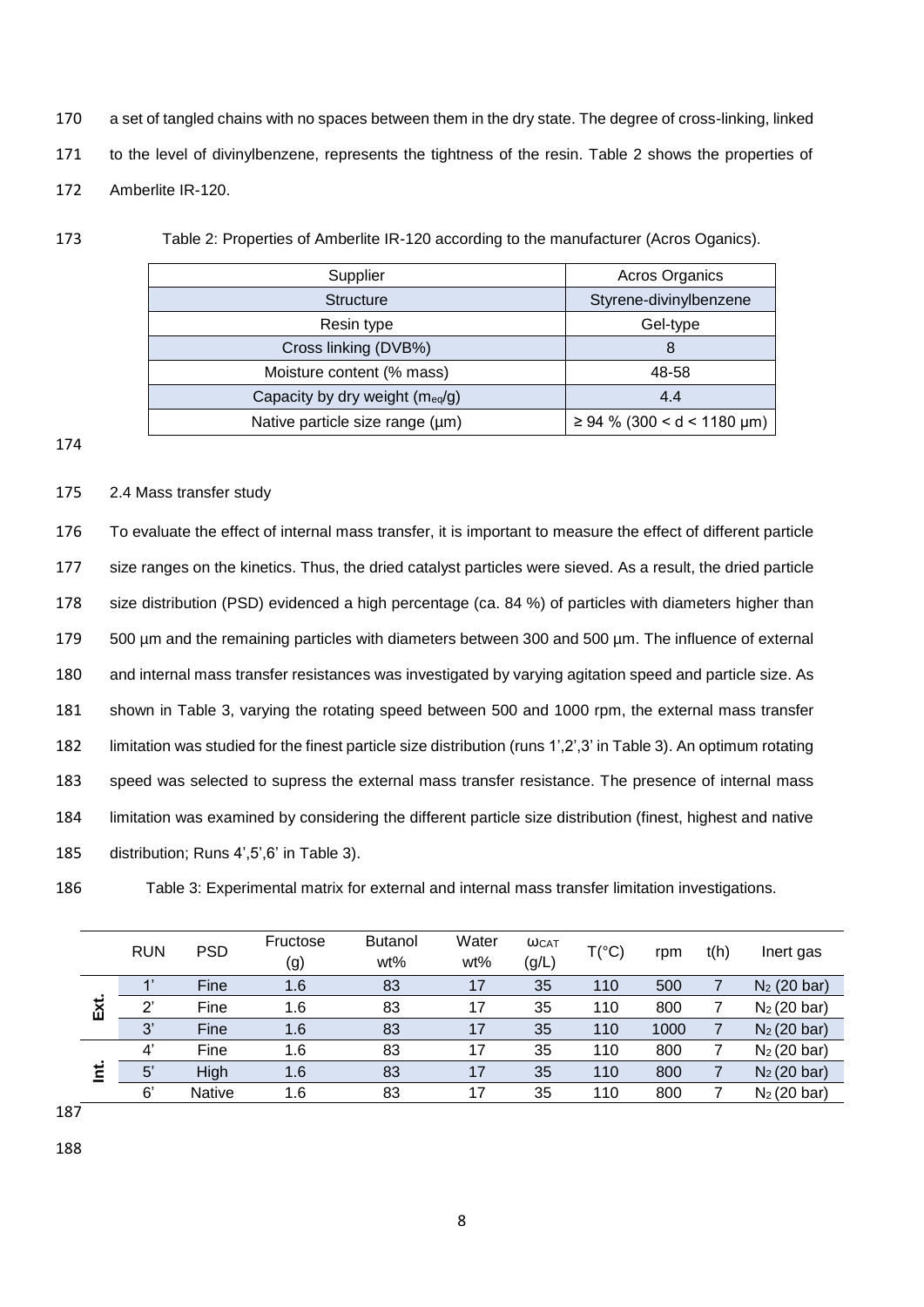Being characterized by cross-linked styrene-divinylbenzene, the particle size of Amberlite IR120 is also affected by the swelling effect due to the solvent. In other words, even if the amount of dried catalyst is the same, the kinetics could be different if the solvent is different due to different swelling behavior. The same procedure described in the article of Russo et al. was used [58,63]. Based on the Bodamer and Kunin procedure [64], the swelling degree was investigated in each solvent system to observe the catalyst behavior in all solvents*.* The parameter was evaluated by adding an aliquot of 20 mL of dry catalyst to a graduated cylinder of 100 mL. The initial volume was read to the nearest 0.5 mL. Then, the resin was covered with the specific solvent mixture to fill the cylinder volume without shaking and tapping. After 120 h, the volume was read, and the swelling percentage was calculated as follows:

198 
$$
%SW = \frac{\text{final volume} (V_{\text{final}}) - \text{initial volume} (V_{\text{initial}})}{\text{initial volume} (V_{\text{initial}})} * 100
$$
 (4)

#### 2.5 Fructose dissolution investigation

201 The fructose dissolution has been measured in the different solvent mixtures considered in this study. By using the same experimental equipment described above, a modified analytical method was applied [65]; a solvent mixture of 140 mL volume together with a known amount of fructose (i.e. the specific 204 fructose concentration of 11 g/L used in the alcoholysis experiments) is added to the system, kept in agitation at 800 rpm, at constant temperature and pressure and for a period of time sufficient to determine the equilibrium of the system. Engasser et al. [66] observed a rapid initial phase in the dissolution kinetics of fructose in which around 40% of the maximal concentration was reached in less than 5 minutes. Thus, a time interval of 30 min was assumed as sufficient to reach the equilibrium in this study. The system was tested under different temperature conditions by measuring the fructose concentration at each temperature (Fig. 2). In particular, fructose dissolution has been investigated in 211 pure butanol and butanol-GVL mixture 70/30 wt% (Table 4).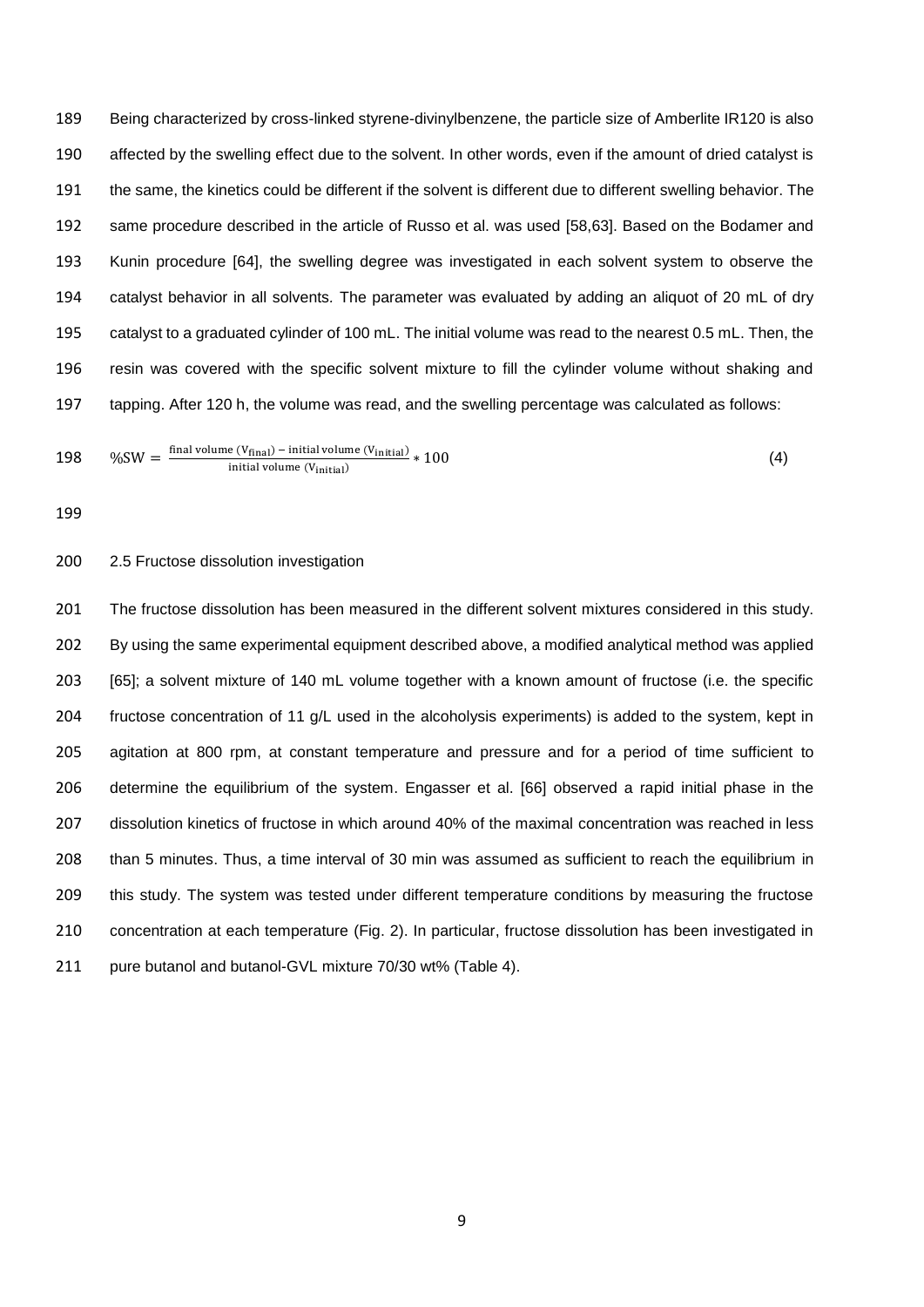



213 Fig. 2. Temperature profile versus time in fructose dissolution study.

÷

| 214 | Table 4: Experimental matrix for fructose dissolution study. |  |
|-----|--------------------------------------------------------------|--|
|     |                                                              |  |

| <b>RUN</b> | Fructose<br>(q) | <b>Butanol</b><br>wt% | GVL<br>wt% | rpm | Inert<br>qas   |  |
|------------|-----------------|-----------------------|------------|-----|----------------|--|
| S1         | 1.6             | 100                   |            | 800 | $N_2$ (20 bar) |  |
| S2         | 1.6             | 70                    | 30         | 800 | $N_2$ (20 bar) |  |

215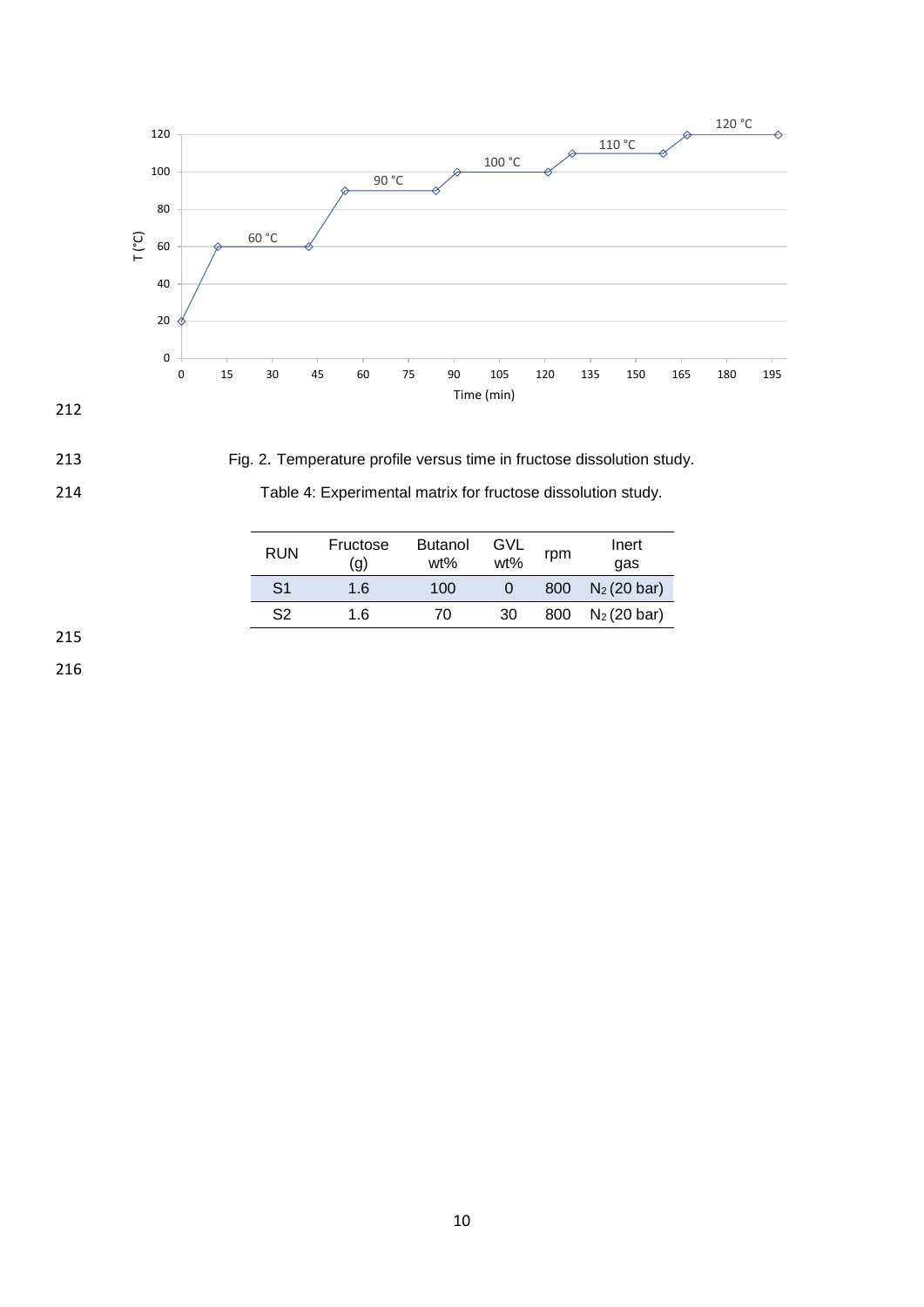#### 3. Results and discussion

 According to several articles, the reaction mechanism of fructose alcoholysis by butanol occurs according to Fig. 3 [43,67–69]. In acidic system, fructose tends to be rapidly dehydrated to HMF, first reaction intermediate. Through the alcoholic medium, HMF can be rehydrated to levulinic acid, then esterified to butyl levulinate or be transformed into the corresponding ether, 5-BMF, then converted to 222 BL. Besides BL, butyl formate is also produced in an equimolar ratio. Experimentally, we observed the pathway through 5-(butoxymethyl)furfural (HMF) as dominant since the production of levulinic acid is 224 very low, with concentrations close to zero throughout the reaction time. This might be due to the low water concentration, which is insufficient to favor the rehydration of HMF rather than its etherification with butanol [42]. For this reason, LA concentration trends were not considered in the subsequent discussion of the results. Furthermore, the reaction scheme constituted of several consecutive and parallel reactions also count the inevitable production of humins from polymerization side-reactions of fructose and HMF. Studies claim that BMF does not degrade into humins [67].





- 
- 
- 
- 
-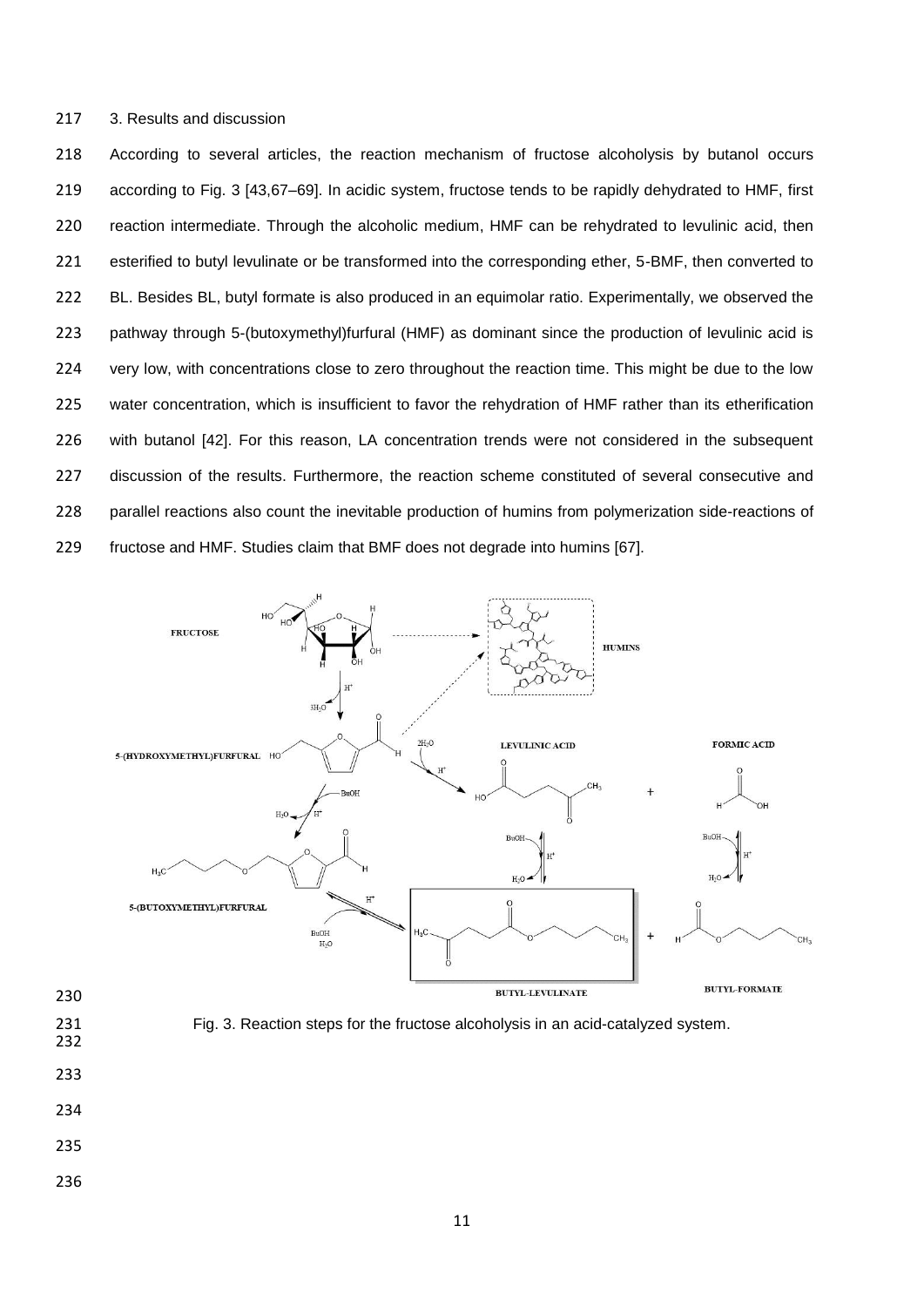#### 237 3.1 Swelling effect

 Table 5 shows that the swelling test of Amberlite IR120 showed similar behavior in the different solvents and mixtures tested: pure butanol, pure GVL, pure water, BuOH/GVL/Water, BuOH/GVL and BuOH/Water. Although slightly lower in pure GVL, the swelling factor is over 100 % in each solvent 241 system. Hence, the difference of kinetics for the alcoholysis of fructose by butanol over Amberlite IR-242 120 in these solvents is not due to the swelling effect. Therefore, if the swelling effect is the same in these solvents, the mass transfer study was only performed in BuOH/Water.

244 Table 5: Results from swelling study of Amberlite IR-120 at room temperature.

| Solvent           |              | V٥<br>(mL | $\mathsf{V}\vphantom{A}\mathsf{fin}$<br>(mL | %SW       |
|-------------------|--------------|-----------|---------------------------------------------|-----------|
| Pure BuOH         | -            | 20        | 42                                          | $110+5$   |
| Pure GVL          | -            | 20        | 39                                          | $95 + 5$  |
| <b>Pure Water</b> | -            | 20        | 42                                          | $110 + 5$ |
| BuOH/GVL/Water    | 53/30/17 %wt | 20        | 42                                          | $110+5$   |
| <b>BuOH/GVL</b>   | 70/30 %wt    | 20        | 42                                          | $110+5$   |
| <b>BuOH/Water</b> | 83/17 %wt    | 20        | 41                                          | 105       |

245

246 While the results in pure water and binary mixture butanol-water are comparable with the ones obtained 247 in literature (around 100 % in water and 110 % in ethanol-water mixture) [58,64], the swelling effect in 248 pure butanol is higher than that reported in the literature for ethanol (40 % obtained by Bodamer and 249 Kunin [64], 70 % by Russo et al. [58]). The swelling parameter in the presence of GVL shows that the 250 addition of this solvent does not affect the swelling behavior of the catalyst.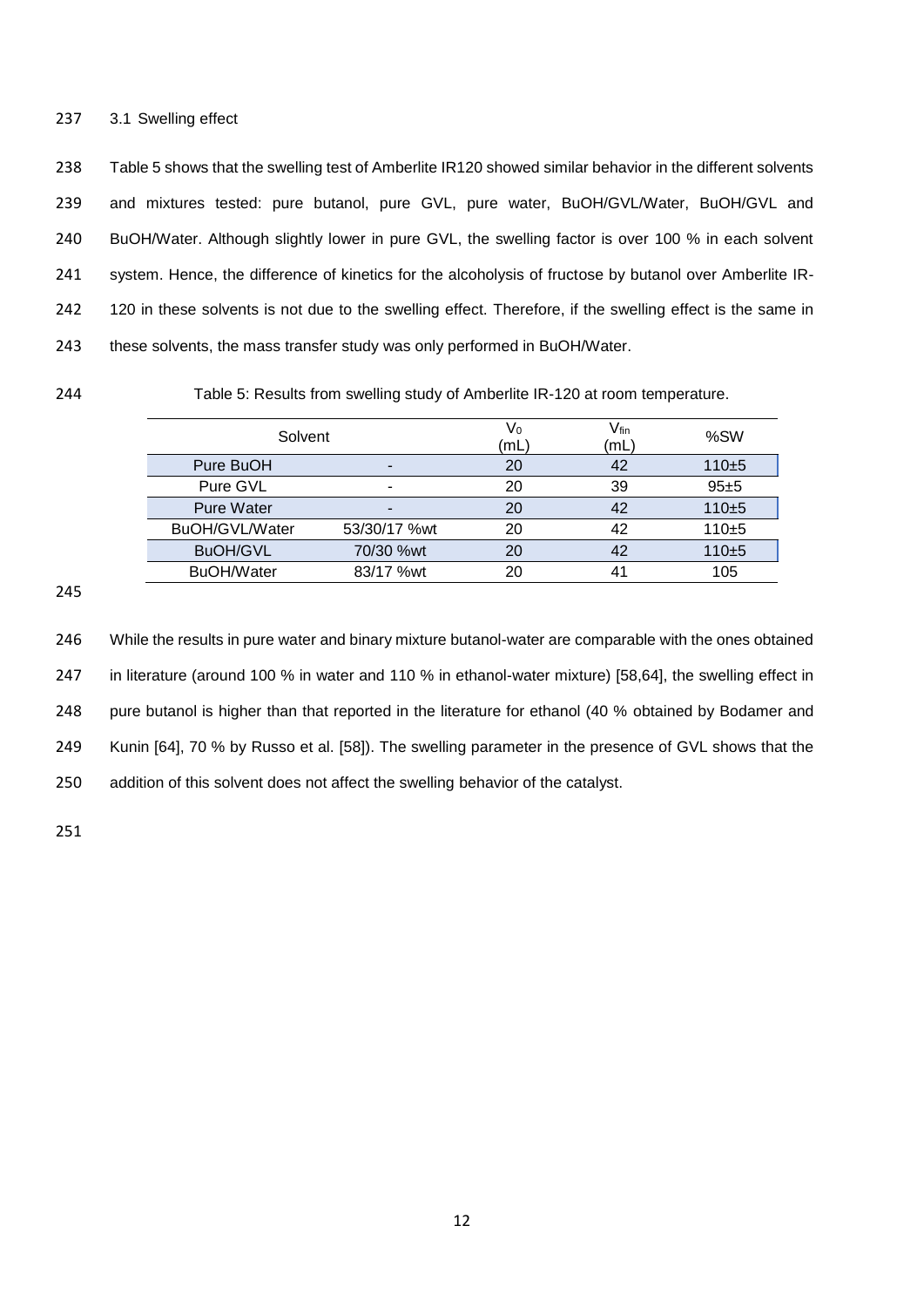252 3.2 Evaluation of external and internal mass transfer

253 -External mass transfer

 Figs 4 show the effect of stirring rate on the kinetics of fructose alcoholysis. One can notice that the fructose consumption is higher at 800 rpm than at 500 rpm or 1000 rpm (Fig. 4A). The fact that the kinetics decreases from 1000 to 800 rpm is undoubtedly due to the vortex effect. Similar observation can be done for BL, HMF and BMF concentration ratio (Fig. 4D, 4B, 4C). To decrease the effect of external mass transfer resistance, experiments were performed at 800 rpm.



Fig. 4. Effect of the stirring rate on the concentrations (normalised with respect to the fructose concentration at time zero): (A) fructose, (B) HMF, (C) BMF, and (D) BL.

259

260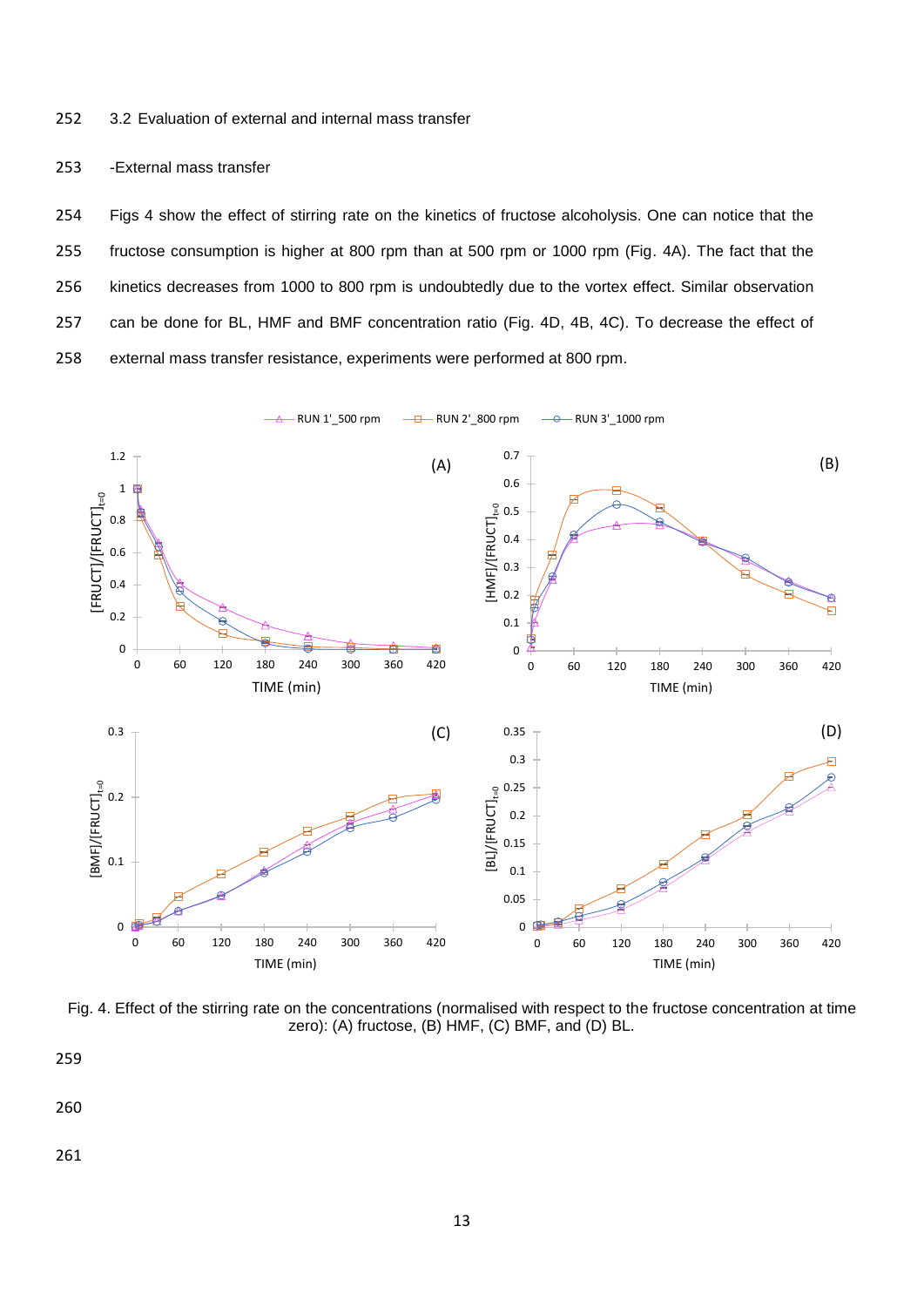#### 262 *-*Internal mass transfer

 Figs 5 show the effect of catalyst PSD on the fructose alcoholysis. One can notice that in the operating conditions of this study, the catalyst PSD of Amberlite IR120 has a very negligible effect on the trends of fructose consumption (Fig. 5A), on HMF production (Fig. 5B), on BMF production (Fig. 5C), and on BL production (Fig. 5D). Thus, the internal mass transfer resistance can be considered to be negligible.



Fig. 5. Effect of catalyst PSD on the concentrations (normalised with respect to the fructose concentration at time zero): (A) fructose, (B) HMF, (C) BMF, and (D) BL.

267

- 268 Based on external and internal mass transfer study, the experiments were performed with native PSD
- 269 and at 800 rpm to avoid the interferences with mass transfer limitation.

270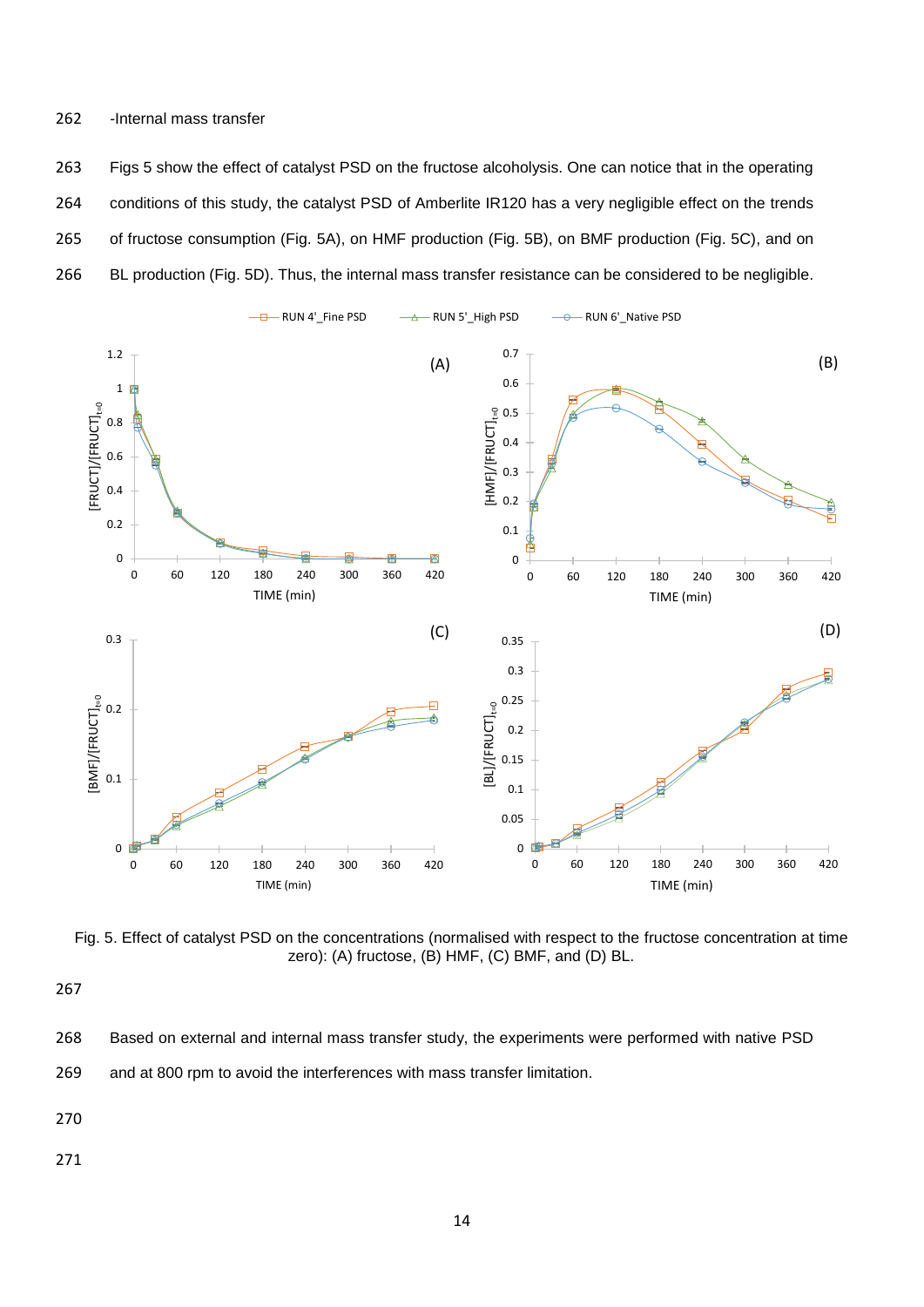272 3.3 Dissolution investigation

273 In the presence of water, even at low concentrations, it was observed that fructose dissolution could be 274 considered instantaneously. For that reason, the dissolution of fructose in a 70/30 wt% BuOH/GVL and 275 pure butanol solvent was studied.

 The benefit of a 70/30 wt% BuOH/GVL compared to a pure butanol solution was found through fructose 277 dissolution. Fig. 6 shows that fructose solubility increases with temperature up to 110°C, fructose degradation to humins is significant. Fructose dissolution results faster in a 70/30 wt% BuOH/GVL solvent for temperature lower than 100°C, already reaching 33% of total concentration at 60°C and complete dissolution at 100°C. The effect of BuOH/GVL solution in promoting fructose dissolution at 281 temperatures below 100 °C could be advantageous for catalysts suffering from thermal instability.



282

283 Fig. 6. Fructose dissolution in pure butanol and GVL/BuOH (30/70 wt%) solvents versus temperature.

- 284
- 285
- 286
- 287
- 288

- 290
- 291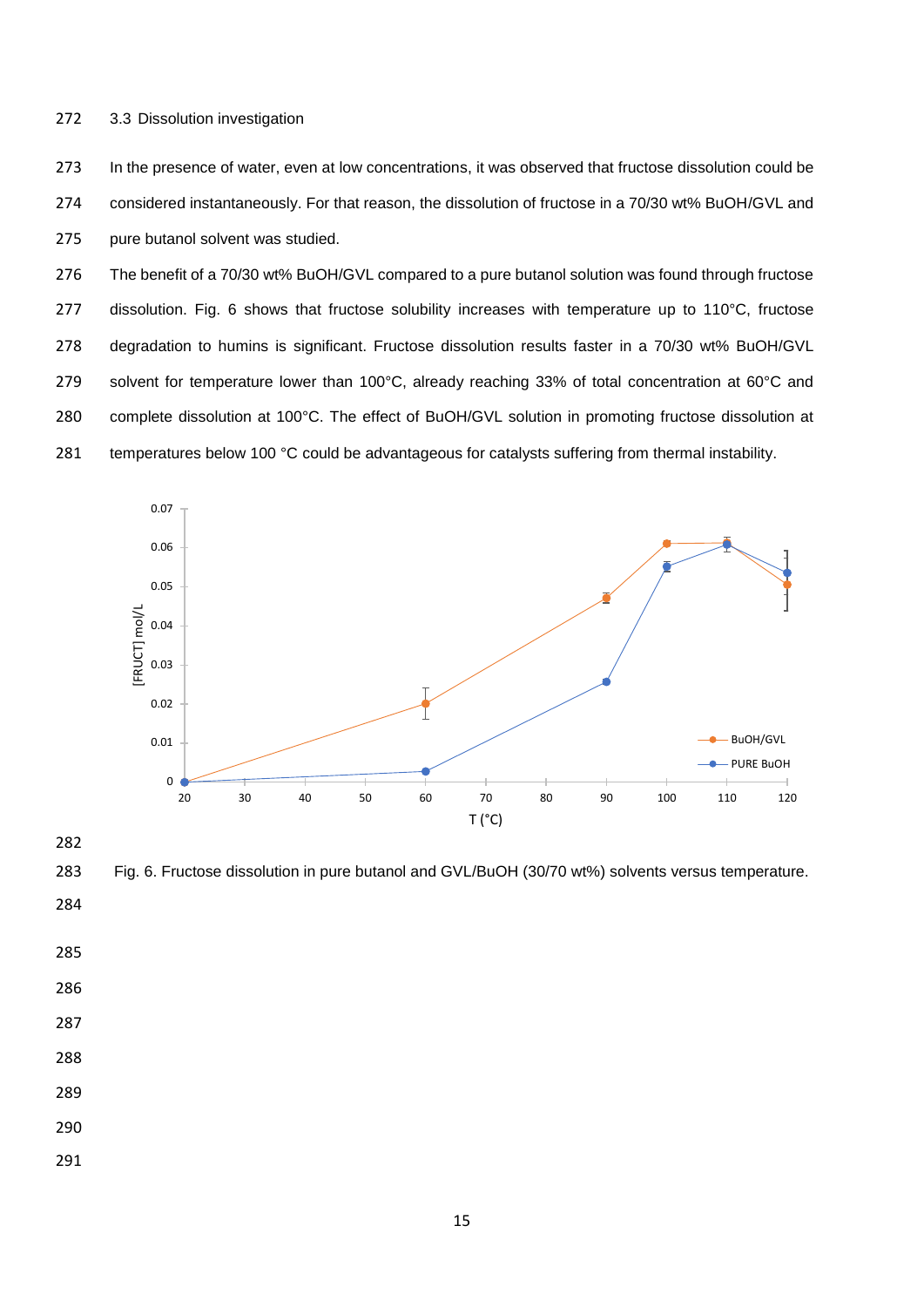3.4 Analysis of the effect of solvents in the alcoholysis of fructose.

- Butanol-Water

 From Fig. 7A, it is not possible to observe a clear trend concerning the role of water concentration on the kinetics of fructose consumption since its reduction is due simultaneously to its rapid conversion to HMF and degradation to humins. The trends of HMF production and consumption give a better insight into the role of water. In Fig. 7B, HMF consumption is faster and total in the absence of water (Run 4, Fig. 7B), whereas at the highest water concentration, 17 wt% (i.e., Run 1, Fig. 7B), its conversion is slower. In high-water content, HMF is still present after 7 h, with a final yield of 18.3 %. The same water effects are also reflected in BMF concentration trends (Fig. 7C). BMF shows an upward concentration trend throughout the reaction time with 17 wt% of water (Run 1); by reducing the water concentration, the consumption phase of this intermediate becomes more and more pronounced. From Fig. 7C, the fastest kinetic is obtained in the absence of water, where the maximum of BMF is achieved at 180 minutes. This observation is confirmed by Fig. 7D where the BL production is faster and higher by reducing the water content. The increase in BL production, i.e., in yield of BL, by decreasing the water content is also directly related to the moles of fructose lost during the reaction time. Table 6 reports the fructose loss (mol%) due to by-sides reactions, as degradation to humins, which amounts to around 22% with 17% water and is reduced to 1.5% in the absence of water, increasing BL yield of up to 57.5%.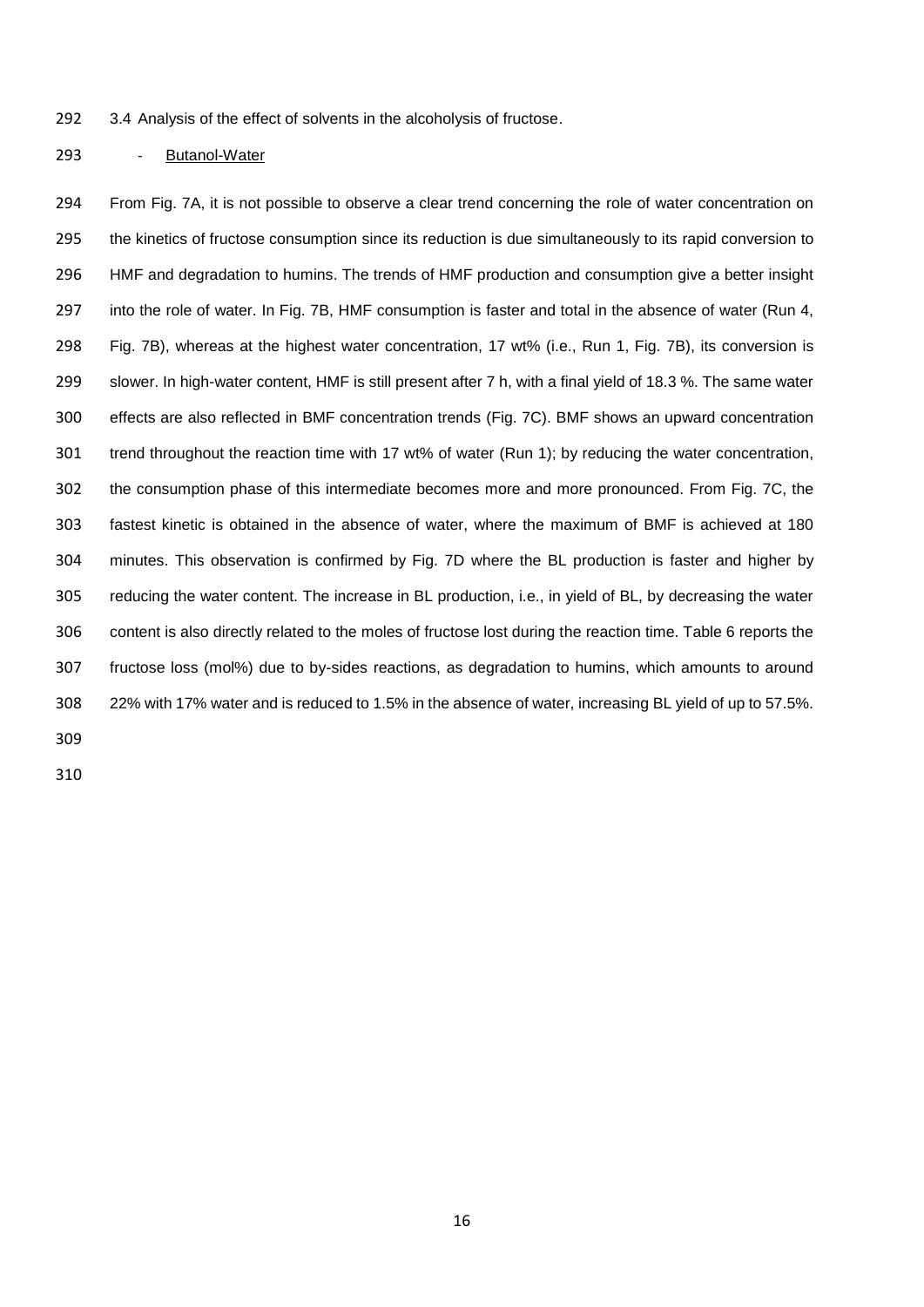

Fig. 7. Effect of water concentration on the concentrations (normalised with respect to the fructose concentration at time zero): (A) fructose, (B) HMF, (C) BMF, and (D) BL

311

312 These results may confirm the role of water in affecting the stability of fructose in alcoholic medium, 313 favoring its degradation to humins by-product [44,46,48]. Besides, to increase fructose loss into humins, 314 the role of the water in inhibiting catalytic action of ion exchange resins, as suggested by some research 315 [70,71].

316

317 Table 6: Fructose moles lost in butanol-water solvent (110 °C, fructose initial conc. 11 g/L, catalyst loading 35 g/L). loading  $35$  g/L).

| <b>Run</b> | Butanol (wt%) | Water (wt%) | GVL (wt%) | Fructose lost mol% |
|------------|---------------|-------------|-----------|--------------------|
|            |               |             |           | 22.2               |
|            | 91.5          | 3.5         |           | 16.1               |
|            | 96            |             |           |                    |
|            | . በቦ          |             |           |                    |

319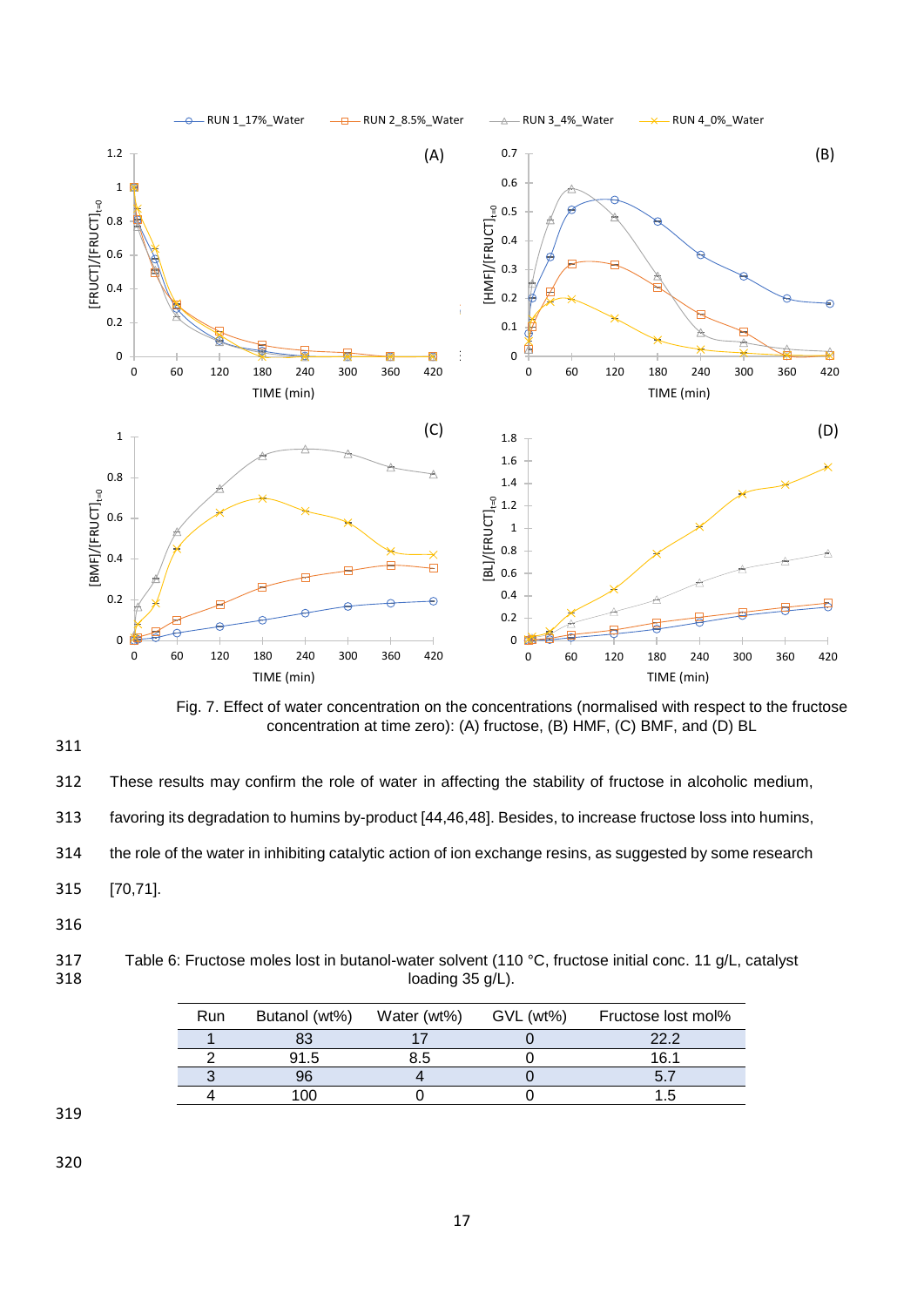#### 321 - Butanol-Water (8.5wt%)-GVL

 In these experiments, the effect of aprotic polar solvent, namely GVL, was evaluated in the solvent polar protic mixture butanol-water. In this system, 8.5 wt% water was added as the minimum water content to achieve the fastest fructose dissolution and thus neglect the dissolution effect on reaction kinetics.

 Fig. 8A shows that the kinetics of fructose consumption is faster at the highest GVL concentration (i.e., Run 5). When the concentration of GVL is lower, the kinetics of fructose consumption is slower (Fig. 8A). This could derive from the ability of GVL to promote further the dissolution of fructose in the alcohol medium, as demonstrated in the dissolution study, by facilitating the interaction with the catalyst. However, the rapid fructose conversion in GVL excess is not reflected in the HMF production and consumption trend, which is faster when GVL concentration decreases (Fig. 8B). This may be because the reaction pathway seems to change in excess of GVL. In contrast to the other experiments, a modest concentration of LA was produced in Run 5, with yields in LA of up to 15%. LA was not identified in Runs 5 and 6, where high concentrations of the intermediate BMF can be found. HMF concentration trends in 30 wt% (Run 5) and 15 wt% (Run 6) are similar, with a higher HMF concentration produced in the case of 30 wt% of GVL. In both solvent systems, a residual HMF concentration can be found after 7 hours, in contrast to Run 2 where a complete conversion of HMF is observed for the same water content. This may highlight the role of the aprotic solvent in stabilizing reaction intermediates such as HMF. The same trend was also observed for the BMF consumption and production concentration trends (Fig. 8C). From Fig. 8C, the production of BMF is remarkably low at the highest GVL concentration, as a result of LA production by HMF rehydration, and with an optimal production trend in 30 wt% GVL. Fig. 8D shows that high GVL concentration does not increase the BL production in the reaction time considered, possibly due to slower LA esterification kinetics to BL than BMF conversion and a non-excess of alcohol in the medium. GVL concentration between 15 and 30 wt% gives a higher BL concentration. Low GVL amount improves the production of BL compared to Run 2 in terms of yields, but a higher GVL amount is detrimental for BL production (Fig. 8D). The beneficial role of GVL is also demonstrated by evaluating the secondary consumption of fructose moles (Table 7), where the addition of GVL can result in up to 5% less of fructose lost, compared to the solvent butanol-water. As an optimum in terms of BL production and fructose mole loss, experimental results indicate the addition of 30 wt% GVL in the solvent medium.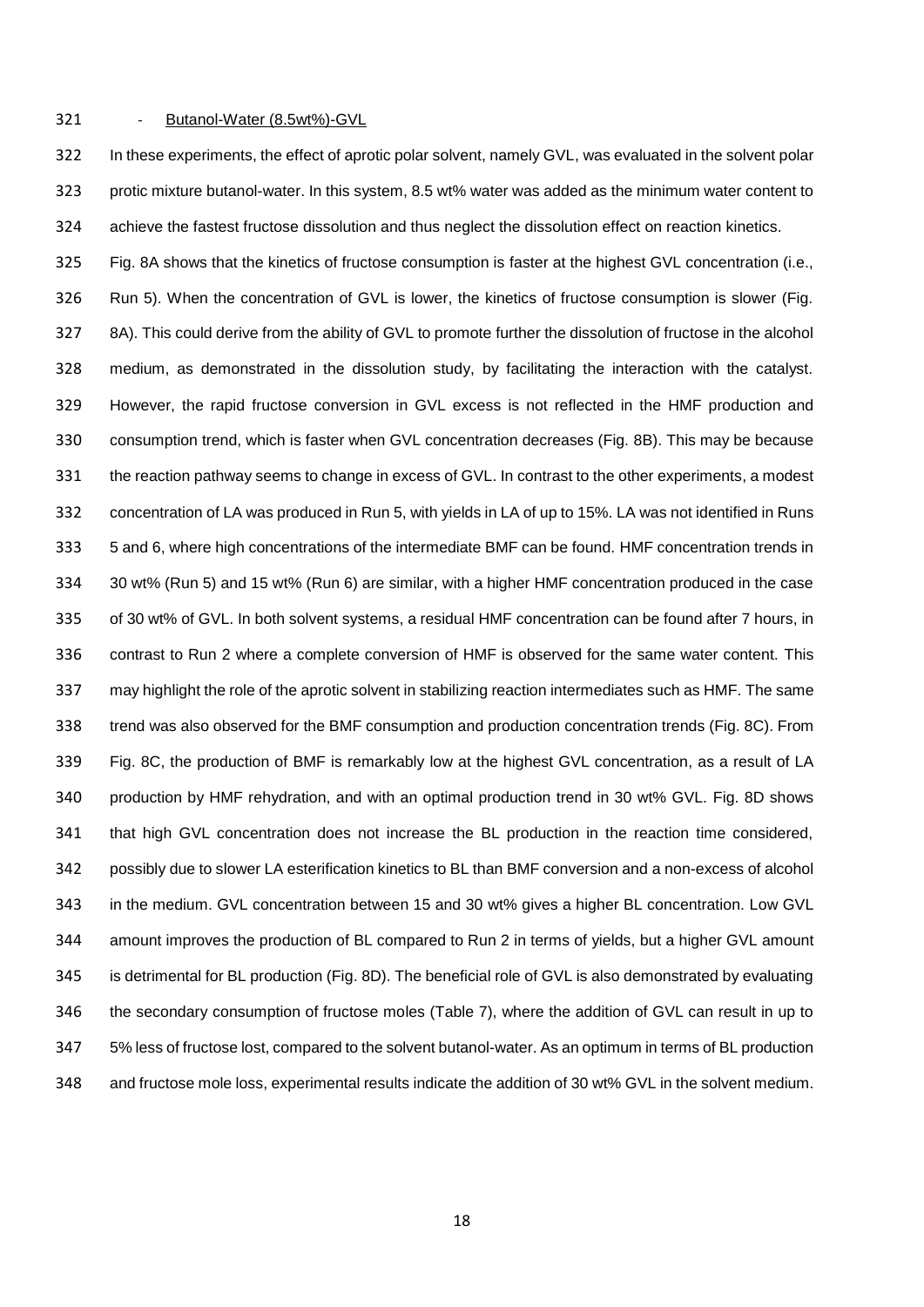Table 7: Fructose moles lost in butanol-water-GVL solvent, compared with Run 2 (110 °C, fructose **initial conc.** 11 g/L, catalyst loading 35 g/L).

| <b>Run</b> | Butanol (wt%) | Water (wt%) | $GVL$ (wt%) | Fructose lost mol% |
|------------|---------------|-------------|-------------|--------------------|
|            | 91.5          | 8.5         |             | 16.1               |
|            | 2.5           | 8.5         | 89          |                    |
|            | 60.5          | 8.5         | 30          |                    |
|            | 76.5          | 3.5         | 15          |                    |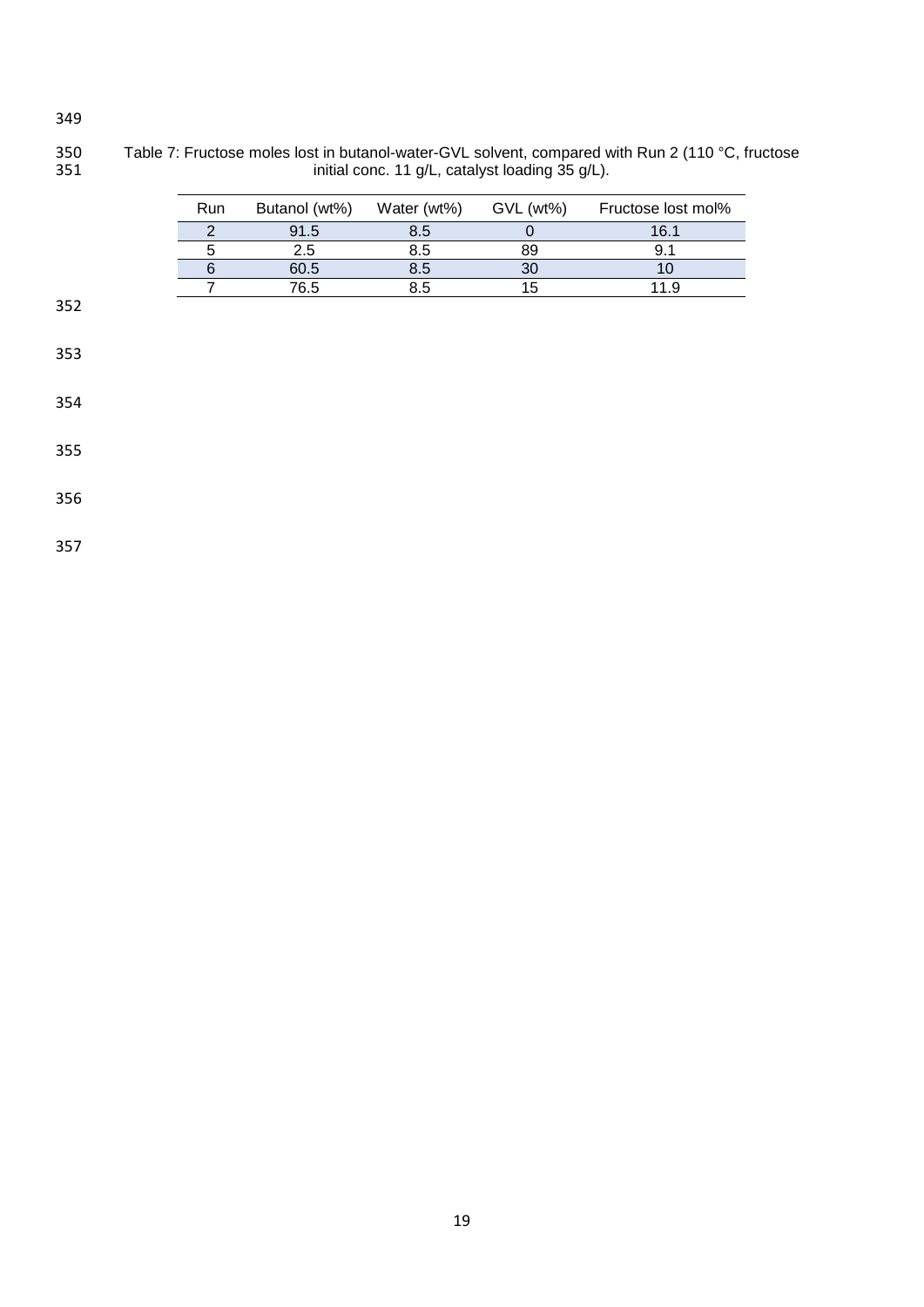

Fig. 8. Effect of GVL concentration on the concentrations (normalised with respect to the fructose concentration at time zero): (A) fructose, (B) HMF, (C) BMF, and (D) BL.

358

#### 359 - Butanol-GVL in the absence of water

 Previous results showed that water does not improve the fructose alcoholysis to butyl levulinate. From Run 6, the addition of 30 w% of GVL increases the BL yield. A further investigation was done by performing an experiment with 30 w% of GVL in the absence of water (Run 8). Fig. 9A shows that fructose consumption in a 30 wt% GVL (Run 8) is slower than pure butanol. This result may be due to GVL ability to limit unwanted degradation reaction to humins, resulting in higher selectivity to reaction intermediates such as HMF and BMF. In fact, the production of HMF and BMF is more important at 30 wt% of GVL (Figs 9B and C). In 30 wt% GVL, HMF is still present in moderate concentration after 7 hours, whereas in pure butanol, it rapidly reaches complete conversion. As with fructose, this could be due to the role of GVL in stabilising the HMF intermediate and limiting its degradation. This is also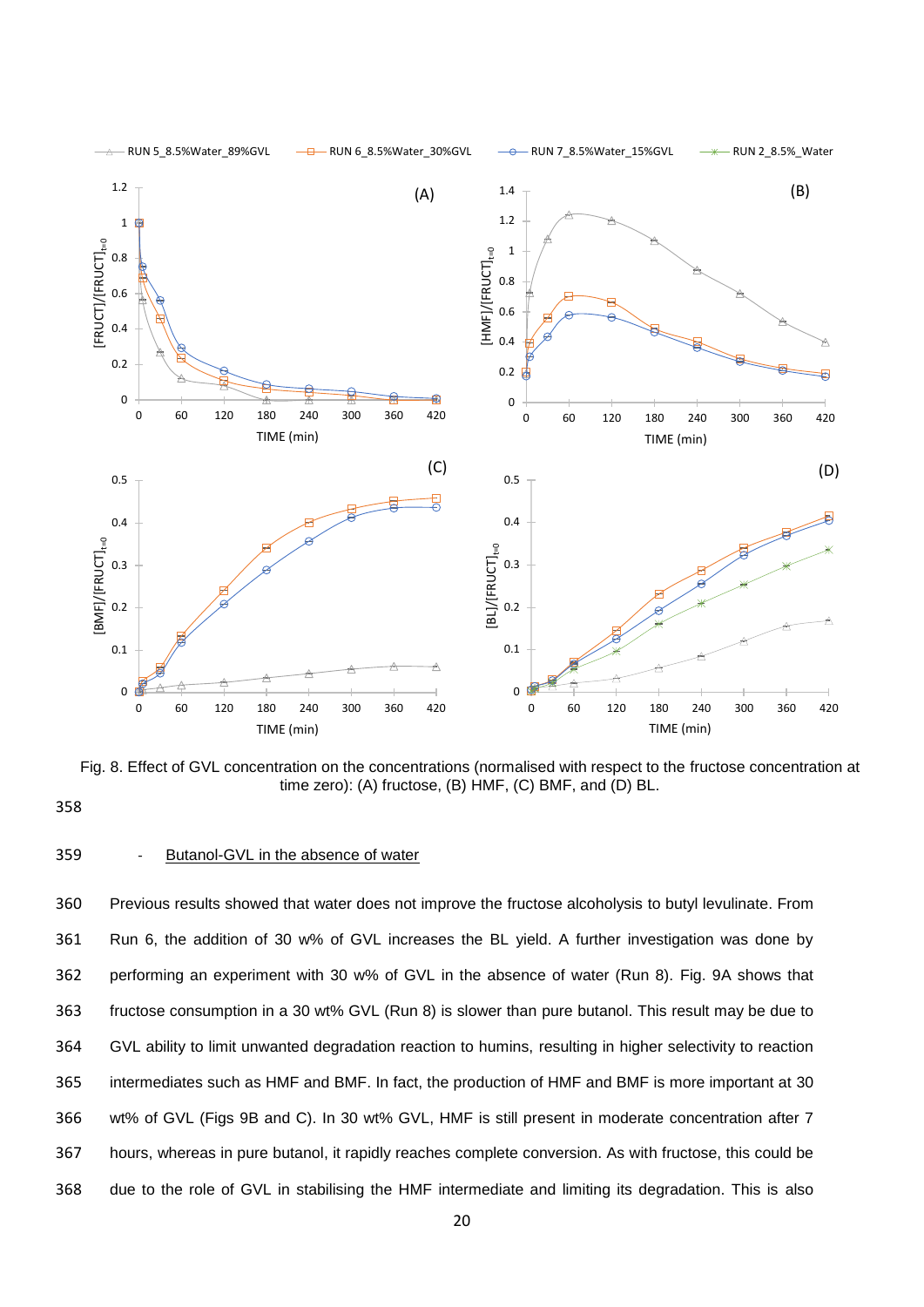reflected in the reduction of the moles of fructose lost, which are approximately zero in the presence of GVL and greater than 1% in pure alcohol, as shown in Table 8. This observation is confirmed by Fig. 9D where the concentration of BL increases at 30 wt.% of BL. Although the consumption kinetics of fructose and intermediates are slower in the presence of GVL, the production of BL is higher and faster than in pure butanol.





Fig. 9. Effect of BuOH/GVL concentration on the concentrations (normalised with respect to the fructose concentration at time zero): (A) fructose, (B) HMF, (C) BMF, and (D) BL.

375

376 Table 8: Comparison fructose moles lost in run 4 and 8 (110 °C, fructose initial conc. 11 g/L, catalyst loading 35 g/L). loading  $35$  g/L).

| Run | <b>Butanol</b><br>$wt\%$ | Water<br>$wt\%$ | GVL<br>$wt\%$ | Fructose lost<br>mol% |
|-----|--------------------------|-----------------|---------------|-----------------------|
|     | 100                      |                 |               | 1.5                   |
| я   | 70                       |                 | 30            |                       |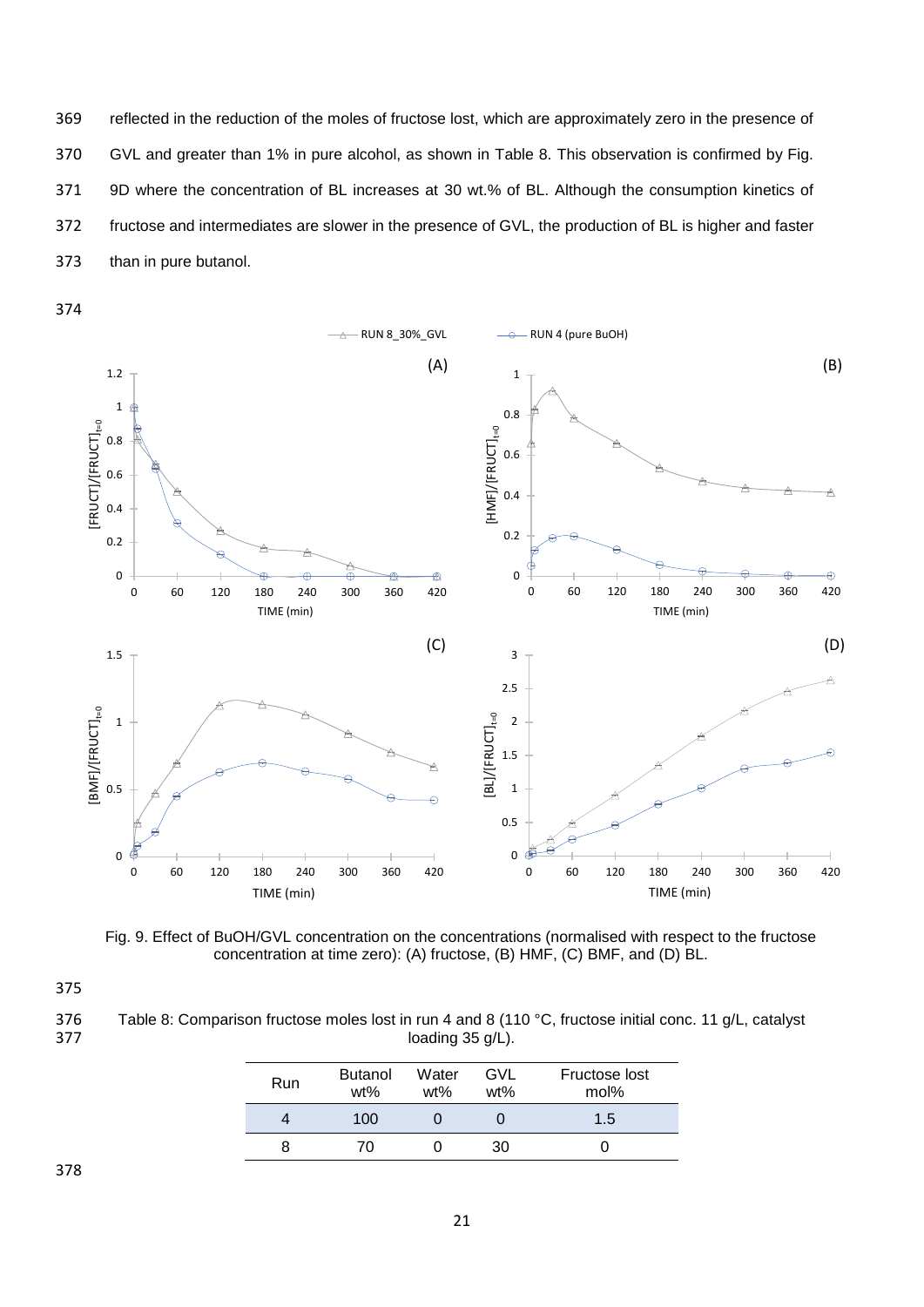#### 3.5 Comparison with literature data

 Table 9 compared the literature data of fructose solvolysis to BL over different solid acid catalysts with the most promising obtained in this study. Since other reaction conditions are used, the comparison is not directly straightforward. Considering the same cross-linking grade (DVB%=8), since it directly affects the catalytic activity [43], Amberlite IR120 has been compared with Amberlyst 39 and Dowex 50Wx8. In the presence of water, the yield of BL obtained with Amberlite IR120 (entry 3) is slightly higher than the corresponding with Dowex50Wx8 (entry 5) and Amberlyst 39 (entry 6), considering a higher catalyst 386 loading but a lower temperature and a lower acid capacity (4.4  $\text{m}_{eq}$  versus 4.83  $\text{m}_{eq}$  of Dowex 50Wx8 387 and 4.82 meq/g of Amberlyst 39, respectively [43]). The elimination of water from the solvent mixture drastically affects the production of BL, increasing the yield to 57.5 % (entry 2) in pure butanol, from 30.0 % (entry 3) in the presence of 17 wt% of water. This is due to the role of water in the degradative consumption of fructose leading to up to 22% of fructose moles lost, and secondly, its possible inhibiting effect on the catalytic activity of the resin. As shown, the BL yield increased significantly, reaching values comparable to those in the literature for other solid acid catalysts. An et al. [33] reported a 62.8 % of BL 393 yield in the presence of Fe<sub>2</sub>(SO<sub>4</sub>)<sub>3</sub> at 190 °C; Kuo et al. [72] obtained 67 % of BL yield by using TiO<sub>2</sub> nanoparticles at 150 °C; Balakrishnan et al. [73] found lower yields by using Dowex 50Wx8 resin, maybe due to the high catalyst loading.

 Table 9 shows that the BL production is further improved by introducing GVL in butanol solvent system (30/70 wt%), leading to 60.4 % yield (entry 1). The presence of GVL also led to an increase in HMF and BMF selectivity, resulting in a higher residual concentration of these intermediates after the reaction time compared to the case of pure butanol. The addition of GVL determined a strong reduction in fructose moles lost, up to 7% less in a solvent system with water (Table 7, run 2 versus 6), and no moles lost in BuOH/GVL solvent system (table 8, run 8). The effect on fructose moles balance and the residual intermediate concentrations may suggest that GVL prevents the consumption of fructose and HMF by secondary reactions, such as degradation to humins, and that even higher BL yields could be expected by increasing the contact time.

 In summary, fructose alcoholysis on Amberlite IR120 achieved good BL yields, comparable to those obtained in other studies but significant in energy savings under more moderate temperature conditions. The use of GVL in the alcohol medium increased the butyl levulinate production and resulted in faster dissolution of fructose, promising benefits from the perspective of considering production from higher concentrations of fructose.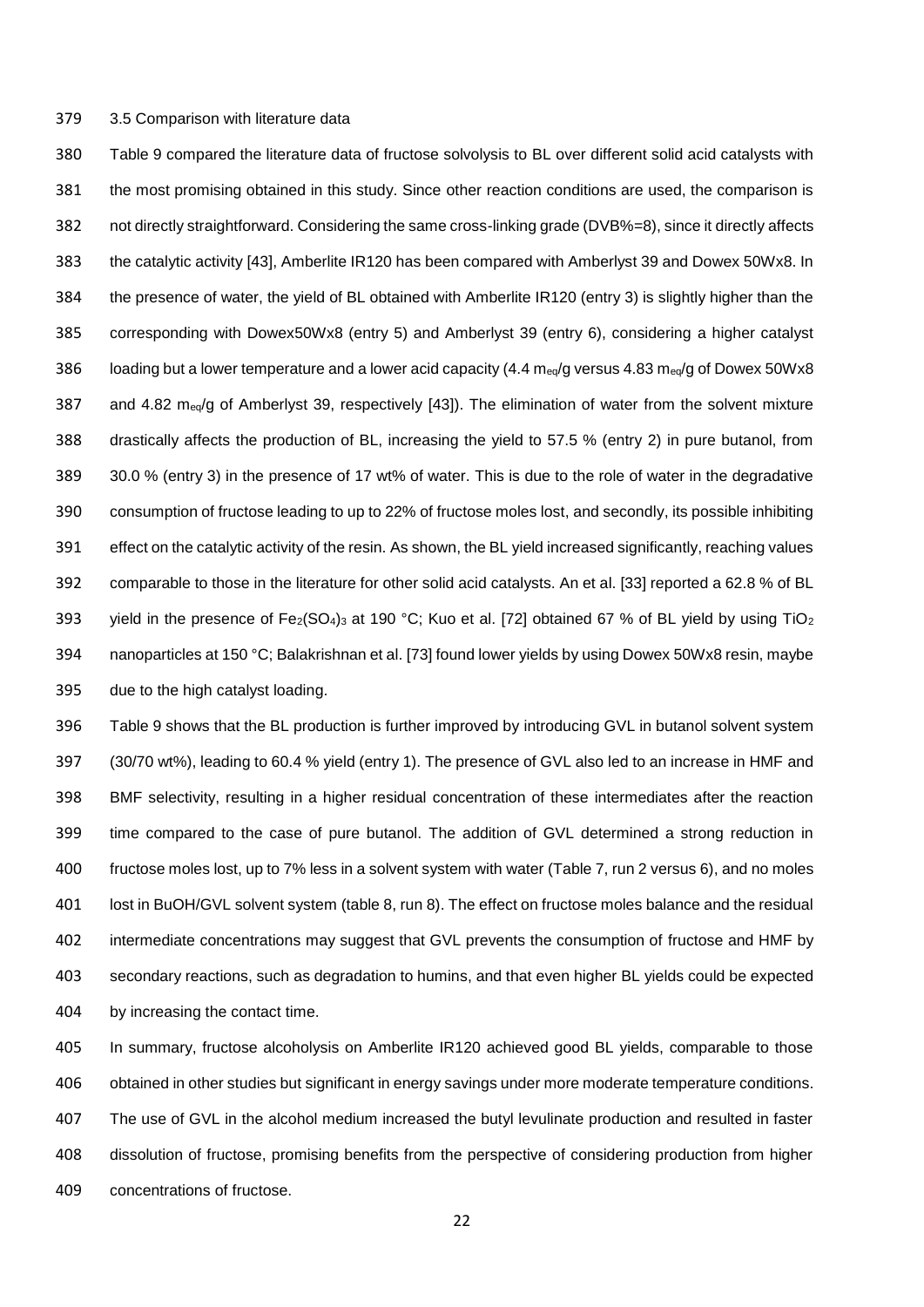410 Table 9: Comparison with literature data on fructose alcoholysis to butyl levulinate.

| Entry                   | Catalyst                  | Т<br>$(^{\circ}C)$ | t<br>(h)       | Fructose<br>(g/L) | Solvent (wt%)     |                          | WCAT<br>(g/L) | $X_{fruct}$<br>% | Y <sub>BL</sub><br>$\%$ | Ref.          |
|-------------------------|---------------------------|--------------------|----------------|-------------------|-------------------|--------------------------|---------------|------------------|-------------------------|---------------|
| 1                       |                           | 110                | $\overline{7}$ | 11                | <b>BuOH/GVL</b>   | 70/30                    | 35            | 100              | 60.4                    |               |
| $\overline{2}$          | Amberlite<br><b>IR120</b> | 110                | 7              | 11                | <b>BuOH</b>       | $\overline{\phantom{a}}$ | 35            | 100              | 57.5                    | This<br>study |
| 3                       |                           | 110                | $\overline{7}$ | 11                | <b>BuOH/Water</b> | 83/17                    | 35            | 100              | 30.0                    |               |
| $\overline{\mathbf{4}}$ | <b>Dowex</b>              | 110                | 30             | 72                | <b>BuOH</b>       | -                        | 260           | 97               | 14.0                    | $[73]$        |
| 5                       | 50Wx8                     | 120                | $6\phantom{1}$ | 21                | <b>BuOH/Water</b> | 83/17                    | 14.3          | >99.5            | 24.2                    |               |
| $6\phantom{1}6$         | Amberlyst<br>39           | 120                | 6              | 21                | <b>BuOH/Water</b> | 83/17                    | 14.3          | >99.5            | 25.3                    | $[43]$        |
| $\overline{7}$          | $Fe2(SO4)3$               | 190                | 3              | 25                | <b>BuOH</b>       | $\overline{a}$           | 5             | >99              | 62.8                    | $[33]$        |
| 8                       | TiO <sub>2</sub>          | 150                | 1              | 20                | <b>BuOH</b>       |                          | 5             | 100              | 67.0                    | $[72]$        |
| 9                       | <b>CNT-PSSA</b>           | 120                | 12             | 12.5              | <b>BuOH</b>       | $\overline{a}$           | 5             | 99               | 78.0                    | $[29]$        |

411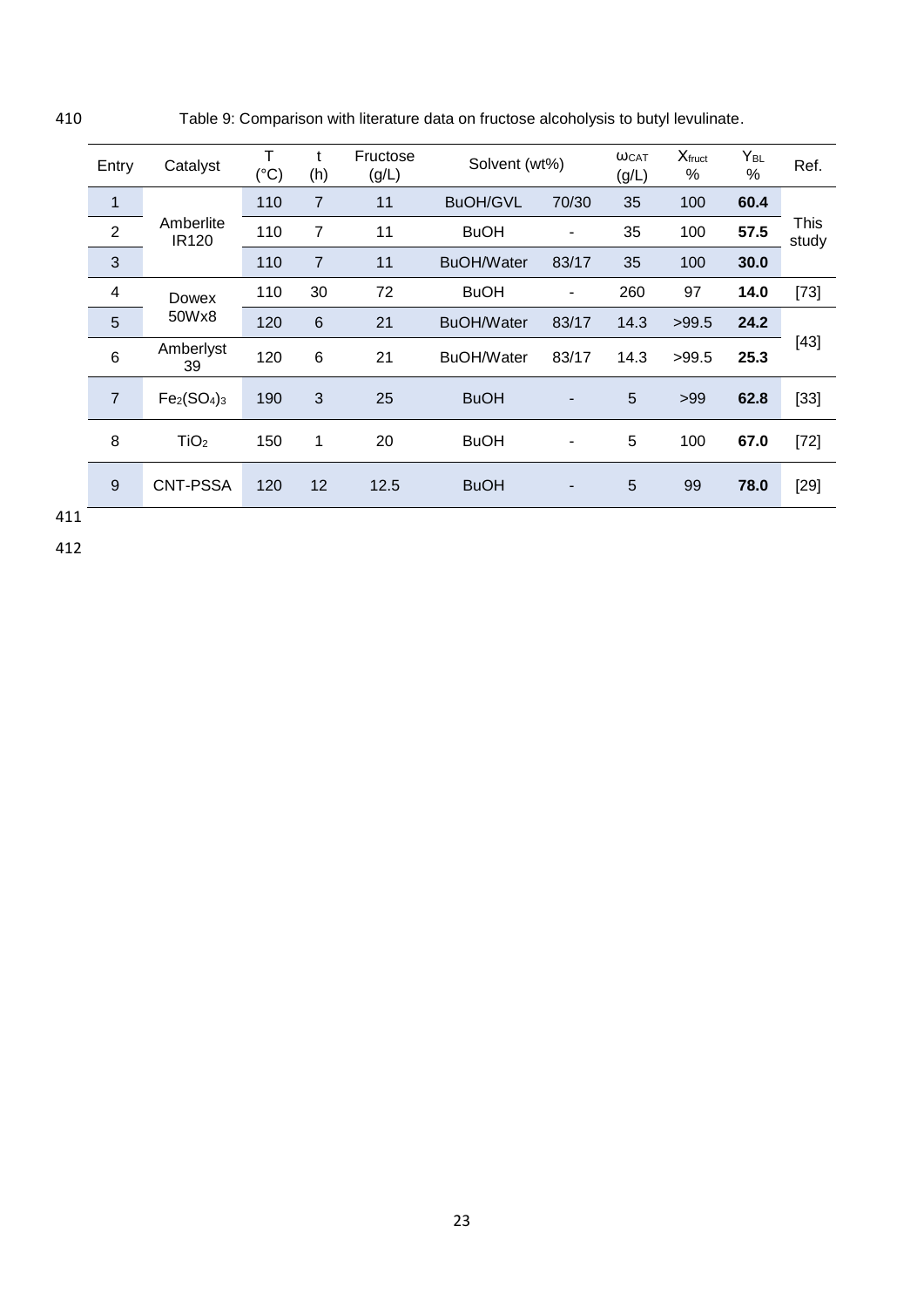#### **4. Conclusions**

 The alcoholysis of biomass-derived fructose into promising fuel additive n-butyl levulinate over ion exchange resins was studied in this research, showing the benefits of polar aprotic solvent GVL in terms of fructose dissolution and production of BL.

 The swelling behavior of the catalyst was studied and found to be independent of the nature of the solvents tested. Furthermore, it has been shown that the influence of external and internal mass transfer can be neglected using 800 rpm of rotating speed and the native particle size distribution by using our experimental setup.

- Among the solvent mixtures tested, BuOH/GVL (70/30 wt%) has increased fructose dissolution compared to pure butanol. Fructose dissolution was faster in BuOH/GVL (70/30 wt%) between 20 and
- 423 100°C, achieving complete dissolution at 100 °C. Temperature higher than 110 °C results in significant
- degradation of fructose in both solvents.
- The influence of water and GVL co-solvent (polar aprotic) were investigated on the kinetics of fructose,
- HMF, BMF and BL. The addition of water did not improve BL production kinetics, although it promotes
- the rapid dissolution of fructose even at low temperatures. At the contrary, BL yield increased from 30
- % with 17 wt% of water to 57.5 % in the absence of water. Finally, the yield was further increased to
- 60.4 % by adding 30 wt% of GVL in butanol.
- Considering the fructose dissolution and kinetic results, the use of BuOH/GVL (70/30 wt%) solvent is
- the best solution in the alcoholysis of fructose to butyl levulinate over solid acid catalyst.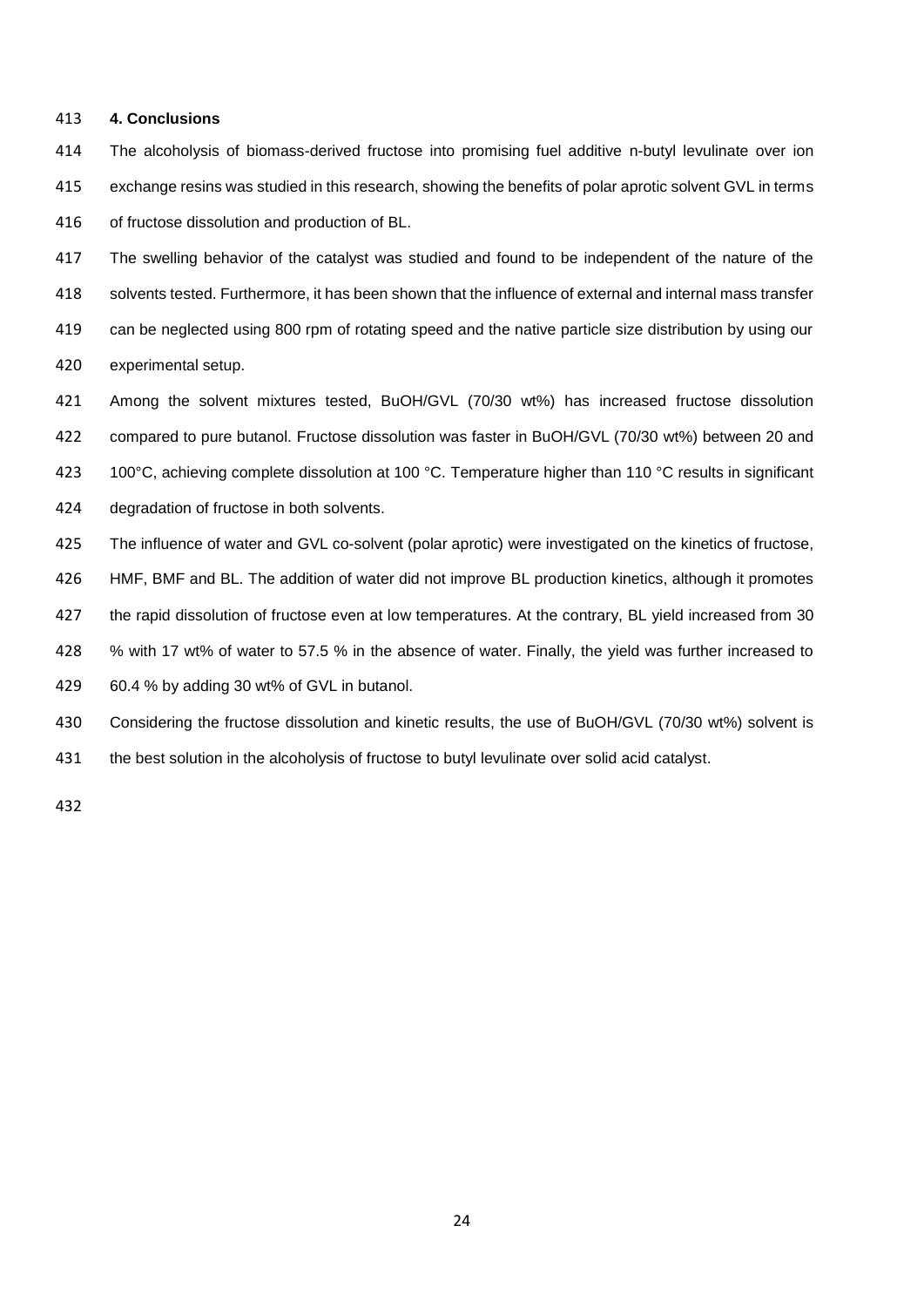#### **Acknowledgments**

434 This article happens within the project ARBRE. ARBRE is cofound by European Union through the European Regional Development Fund (ERDF) and by Normandy Region, via the support of "pôle CTM (Continuum Terre-Mer) and EP2M (Énergies, Propulsion, Matière, Matériaux) de Normandie université". The Daniele Di Menno Di Bucchianico's doctoral thesis is done in the framework of "ARBRE RIN 100%" funded by Region Normandie, and this thesis is a part of the research activities of "pôle CTM (Continuum Terre-Mer) de Normandie Université". For the analytical part, this work has been partially supported by University of Rouen Normandy, INSA Rouen Normandy, the Centre National de la Recherche Scientifique (CNRS), European Regional Development Fund (ERDF) N° HN0001343, Labex SynOrg (ANR-11-LABX-0029), Carnot Institute I2C, the graduate school for reasearch XL-Chem (ANR-18-EURE-0020 XL CHEM) and by Region Normandie. GC was financed by FEDER RIN Green Chem 2019NU01FOBC08 Number: 17P04374.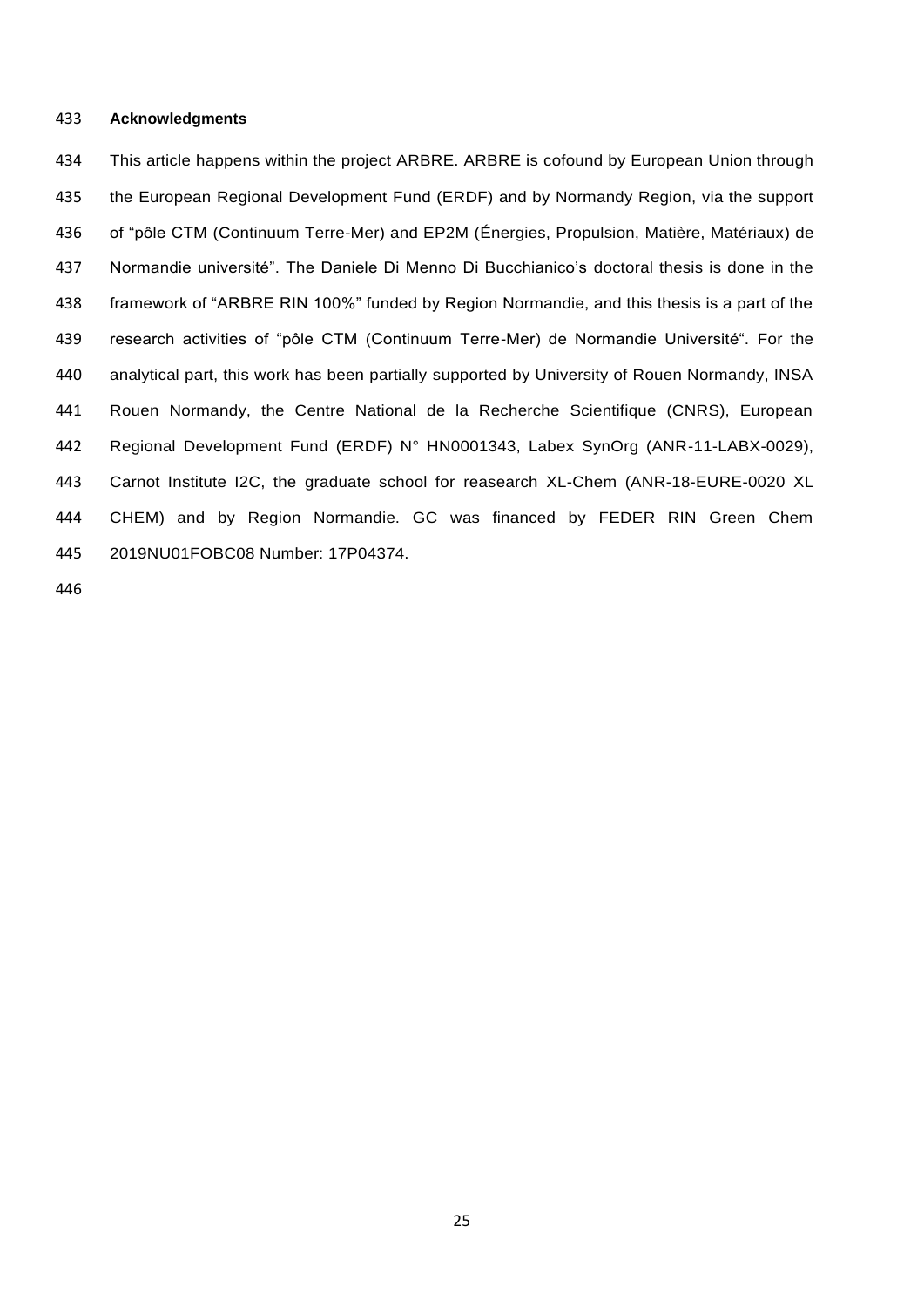#### **References**

 [1] Valentine J, Clifton-Brown J, Hastings A, Robson P, Allison G, Smith P. Food vs. fuel: the use of land for lignocellulosic 'next generation' energy crops that minimize competition with primary food production. Global Change Biol Bioenergy 2012;4:1–19. https://doi.org/10.1111/j.1757- 1707.2011.01111.x.

 [2] Wagle A, Angove MJ, Mahara A, Wagle A, Mainali B, Martins M, et al. Multi-stage pretreatment of lignocellulosic biomass for multi-product biorefinery: A review. Sustainable Energy Technologies and Assessments 2022;49:101702. https://doi.org/10.1016/j.seta.2021.101702.

 [3] Oriez V, Peydecastaing J, Pontalier P-Y. Lignocellulosic Biomass Fractionation by Mineral Acids and Resulting Extract Purification Processes: Conditions, Yields, and Purities. Molecules 2019;24:4273. https://doi.org/10.3390/molecules24234273.

 [4] Li M-F, Yang S, Sun R-C. Recent advances in alcohol and organic acid fractionation of lignocellulosic biomass. Bioresource Technology 2016;200:971–80. https://doi.org/10.1016/j.biortech.2015.10.004.

 [5] Lu X, Lagerquist L, Eränen K, Hemming J, Eklund P, Estel L, et al. Reductive Catalytic Depolymerization of Semi-industrial Wood-Based Lignin. Ind Eng Chem Res 2021;60:16827–38. https://doi.org/10.1021/acs.iecr.1c03154.

 [6] Ragauskas AJ, Beckham GT, Biddy MJ, Chandra R, Chen F, Davis MF, et al. Lignin Valorization: Improving Lignin Processing in the Biorefinery. Science 2014;344:1246843. https://doi.org/10.1126/science.1246843.

 [7] Rinaldi R, Jastrzebski R, Clough MT, Ralph J, Kennema M, Bruijnincx PCA, et al. Paving the Way for Lignin Valorisation: Recent Advances in Bioengineering, Biorefining and Catalysis. Angew Chem Int Ed 2016;55:8164–215. https://doi.org/10.1002/anie.201510351.

 [8] Sun Z, Fridrich B, de Santi A, Elangovan S, Barta K. Bright Side of Lignin Depolymerization: Toward New Platform Chemicals. Chem Rev 2018;118:614–78. https://doi.org/10.1021/acs.chemrev.7b00588.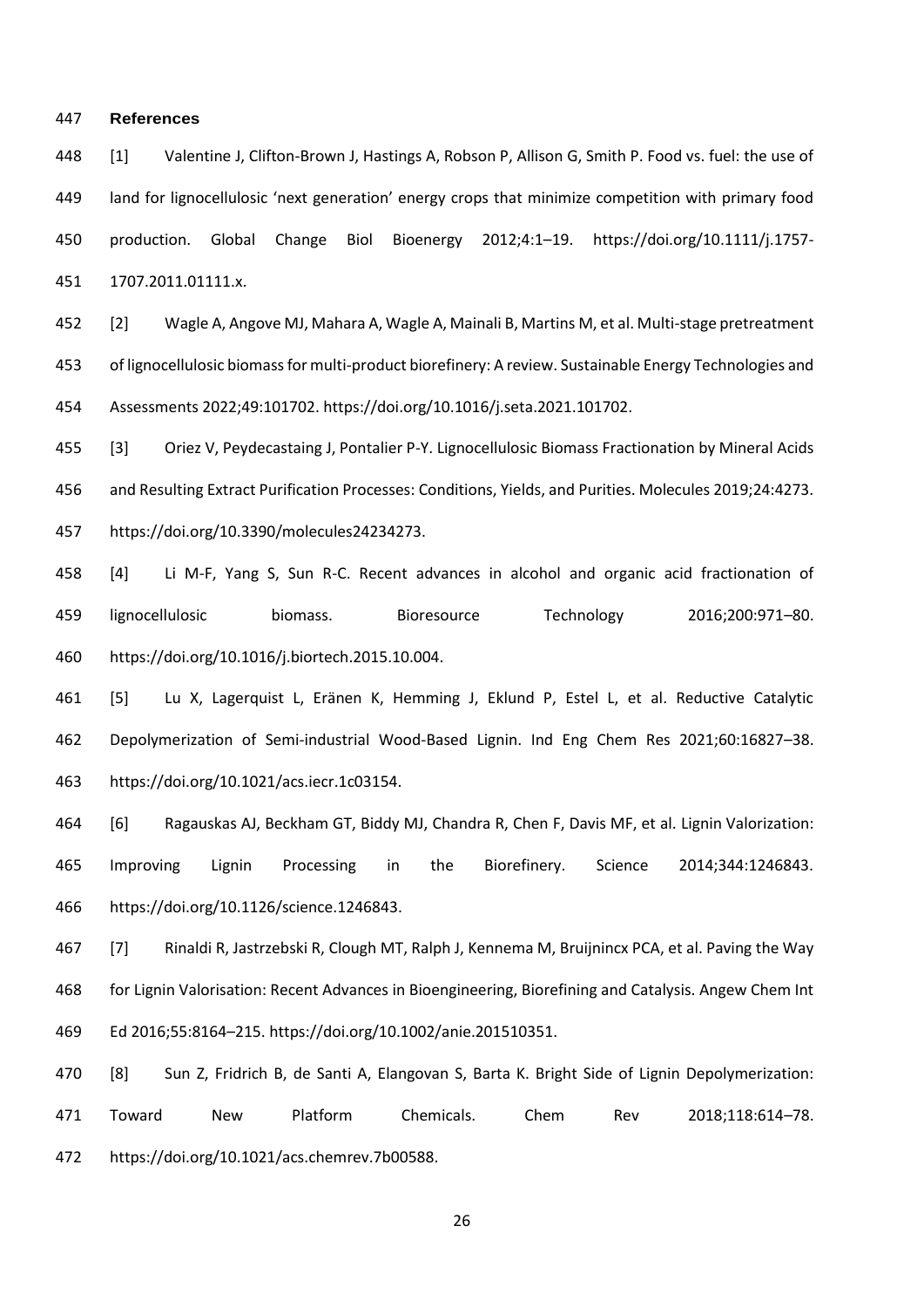[9] Azadi P, Inderwildi OR, Farnood R, King DA. Liquid fuels, hydrogen and chemicals from lignin: A critical review. Renewable and Sustainable Energy Reviews 2013;21:506–23. https://doi.org/10.1016/j.rser.2012.12.022.

 [10] Liu C, Wu S, Zhang H, Xiao R. Catalytic oxidation of lignin to valuable biomass-based platform chemicals: A review. Fuel Processing Technology 2019;191:181–201. https://doi.org/10.1016/j.fuproc.2019.04.007.

 [11] Zhou M, Sharma BK, Li J, Zhao J, Xu J, Jiang J. Catalytic valorization of lignin to liquid fuels over solid acid catalyst assisted by microwave heating. Fuel 2019;239:239–44. https://doi.org/10.1016/j.fuel.2018.10.144.

 [12] Kumar AK, Sharma S. Recent updates on different methods of pretreatment of lignocellulosic feedstocks: a review. Bioresour Bioprocess 2017;4:7. https://doi.org/10.1186/s40643-017-0137-9.

 [13] Zhang Z, Song J, Han B. Catalytic Transformation of Lignocellulose into Chemicals and Fuel Products in Ionic Liquids. Chem Rev 2017;117:6834–80. https://doi.org/10.1021/acs.chemrev.6b00457.

 [14] Loow Y-L, Wu TY, Md. Jahim J, Mohammad AW, Teoh WH. Typical conversion of lignocellulosic biomass into reducing sugars using dilute acid hydrolysis and alkaline pretreatment. Cellulose 2016;23:1491–520. https://doi.org/10.1007/s10570-016-0936-8.

 [15] Luo Y, Li Z, Li X, Liu X, Fan J, Clark JH, et al. The production of furfural directly from hemicellulose in lignocellulosic biomass: A review. Catalysis Today 2019;319:14–24. https://doi.org/10.1016/j.cattod.2018.06.042.

 [16] Rajesh Banu J, Preethi, Kavitha S, Tyagi VK, Gunasekaran M, Karthikeyan OP, et al. Lignocellulosic biomass based biorefinery: A successful platform towards circular bioeconomy. Fuel 2021;302:121086. https://doi.org/10.1016/j.fuel.2021.121086.

 [17] Reshmy R, Paulose TAP, Philip E, Thomas D, Madhavan A, Sirohi R, et al. Updates on high value products from cellulosic biorefinery. Fuel 2022;308:122056. https://doi.org/10.1016/j.fuel.2021.122056.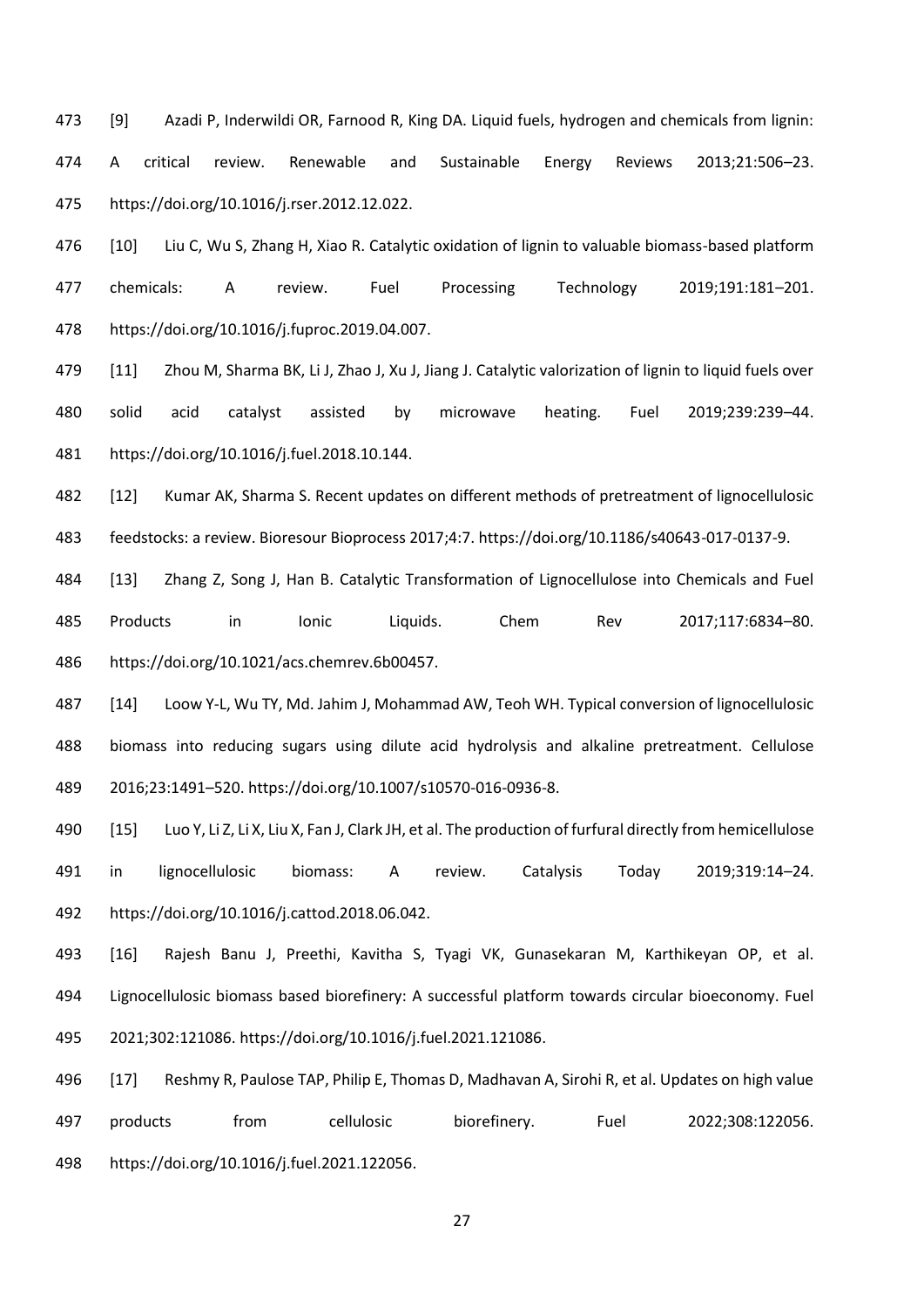499 [18] Cherubini F, Stromman AH. Production of Biofuels and Biochemicals from Lignocellulosic Biomass: Estimation of Maximum Theoretical Yields and Efficiencies Using Matrix Algebra. Energy Fuels 2010;24:2657–66. https://doi.org/10.1021/ef901379s.

 [19] Isikgor FH, Becer CR. Lignocellulosic biomass: a sustainable platform for the production of bio- based chemicals and polymers. Polymer Chemistry 2015;6:4497–559. https://doi.org/10.1039/C5PY00263J.

 [20] Badgujar KC, Badgujar VC, Bhanage BM. A review on catalytic synthesis of energy rich fuel additive levulinate compounds from biomass derived levulinic acid. Fuel Processing Technology 2020;197:106213. https://doi.org/10.1016/J.FUPROC.2019.106213.

 [21] Kothe V, Melfi DT, dos Santos KC, Corazza ML, Ramos LP. Thermodynamic analysis, experimental and kinetic modeling of levulinic acid esterification with ethanol at supercritical conditions. Fuel 2020;260:116376. https://doi.org/10.1016/j.fuel.2019.116376.

 [22] Vilanculo CB, de Andrade Leles LC, da Silva MJ. H4SiW12O40-Catalyzed Levulinic Acid Esterification at Room Temperature for Production of Fuel Bioadditives. Waste and Biomass Valorization 2020;11:1895–904. https://doi.org/10.1007/s12649-018-00549-x.

 [23] Badia JH, Ramírez E, Soto R, Bringué R, Tejero J, Cunill F. Optimization and green metrics analysis of the liquid-phase synthesis of sec-butyl levulinate by esterification of levulinic acid with 1- butene over ion-exchange resins. Fuel Processing Technology 2021;220:106893. https://doi.org/10.1016/j.fuproc.2021.106893.

 [24] Liu C, Lu X, Yu Z, Xiong J, Bai H, Zhang R. Production of Levulinic Acid from Cellulose and Cellulosic Biomass in Different Catalytic Systems. Catalysts 2020;10:1006. https://doi.org/10.3390/catal10091006.

 [25] Signoretto M, Taghavi S, Ghedini E, Menegazzo F. Catalytic Production of Levulinic Acid (LA) from Actual Biomass. Molecules 2019;24:2760. https://doi.org/10.3390/molecules24152760.

 [26] Al Shaal MG. Transformation of Levulinic Acid and Intermediates Thereof into Potential Biofuel Compounds over Heterogeneous Catalysts. RWTH Aachen University, 2016.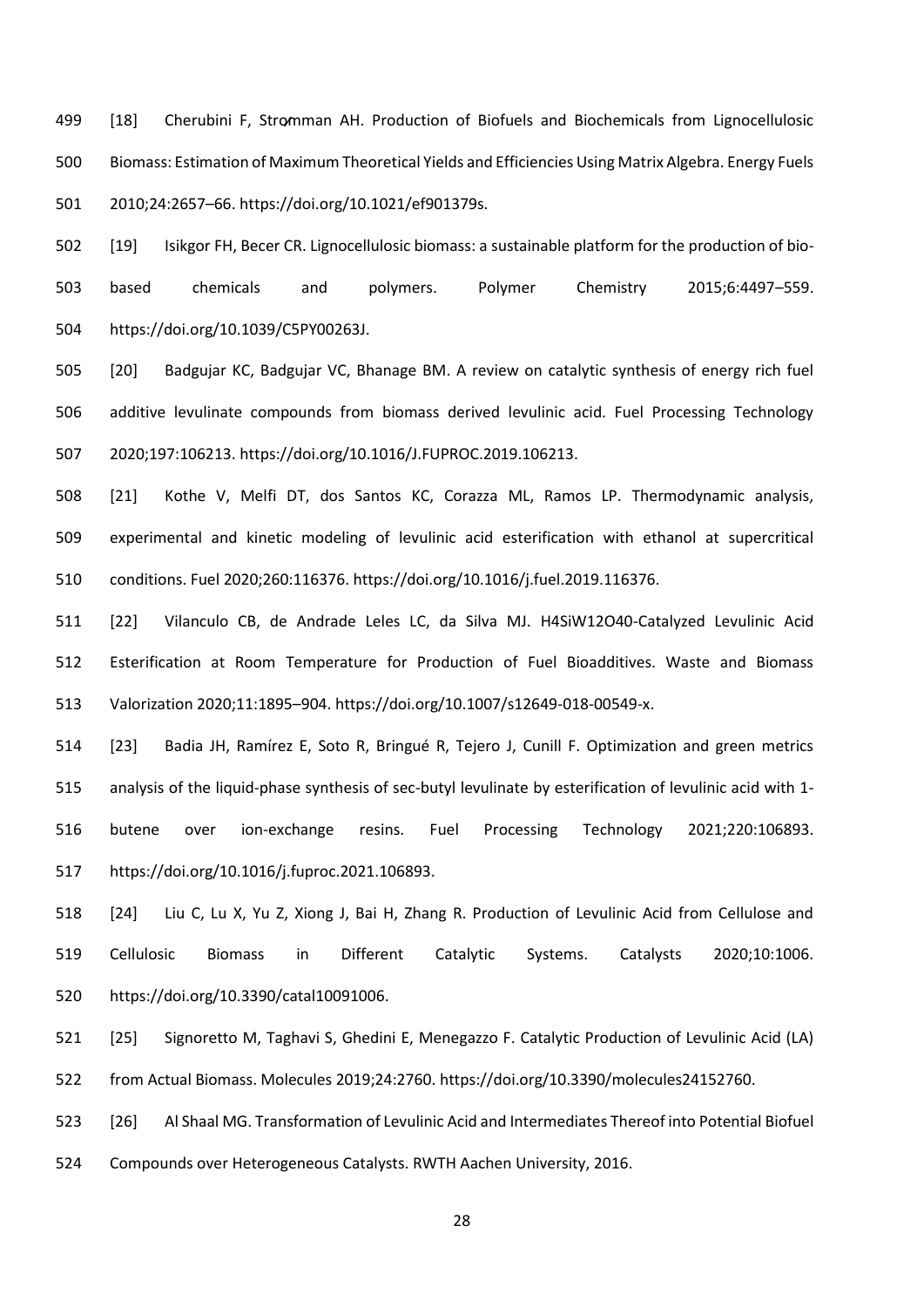[27] Alonso DM, Wettstein SG, Dumesic JA. Gamma-valerolactone, a sustainable platform molecule derived from lignocellulosic biomass. Green Chem 2013;15:584. https://doi.org/10.1039/c3gc37065h. [28] van Zandvoort I, Wang Y, Rasrendra CB, van Eck ERH, Bruijnincx PCA, Heeres HJ, et al. Formation, Molecular Structure, and Morphology of Humins in Biomass Conversion: Influence of Feedstock and Processing Conditions. ChemSusChem 2013;6:1745–58. https://doi.org/10.1002/cssc.201300332.

 [29] Liu R, Chen J, Huang X, Chen L, Ma L, Li X. Conversion of fructose into 5-hydroxymethylfurfural and alkyl levulinates catalyzed by sulfonic acid-functionalized carbon materials. Green Chem 2013;15:2895. https://doi.org/10.1039/c3gc41139g.

 [30] Yu X, Peng L, Dai J, Li H, Tao C, Yang F, et al. Ethylene glycol co-solvent enhances alkyl levulinate production from concentrated feeds of sugars in monohydric alcohols. Fuel 2021;304:121471. https://doi.org/10.1016/j.fuel.2021.121471.

 [31] Chang C, Xu G, Zhu W, Bai J, Fang S. One-pot production of a liquid biofuel candidate—Ethyl levulinate from glucose and furfural residues using a combination of extremely low sulfuric acid and zeolite USY. Fuel 2015;140:365–70. https://doi.org/10.1016/j.fuel.2014.09.102.

 [32] Peng L, Lin L, Zhang J, Shi J, Liu S. Solid acid catalyzed glucose conversion to ethyl levulinate. Applied Catalysis A: General 2011;397:259–65. https://doi.org/10.1016/j.apcata.2011.03.008.

 [33] An R, Xu G, Chang C, Bai J, Fang S. Efficient one-pot synthesis of n-butyl levulinate from carbohydrates catalyzed by Fe2(SO4)3. Journal of Energy Chemistry 2017;26:556–63. https://doi.org/10.1016/J.JECHEM.2016.11.015.

 [34] Peng L, Gao X, Chen K. Catalytic upgrading of renewable furfuryl alcohol to alkyl levulinates using AlCl3 as a facile, efficient, and reusable catalyst. Fuel 2015;160:123–31. https://doi.org/10.1016/J.FUEL.2015.07.086.

 [35] Peixoto AF, Ramos R, Moreira MM, Soares OSGP, Ribeiro LS, Pereira MFR, et al. Production of ethyl levulinate fuel bioadditive from 5-hydroxymethylfurfural over sulfonic acid functionalized biochar catalysts. Fuel 2021;303:121227. https://doi.org/10.1016/J.FUEL.2021.121227.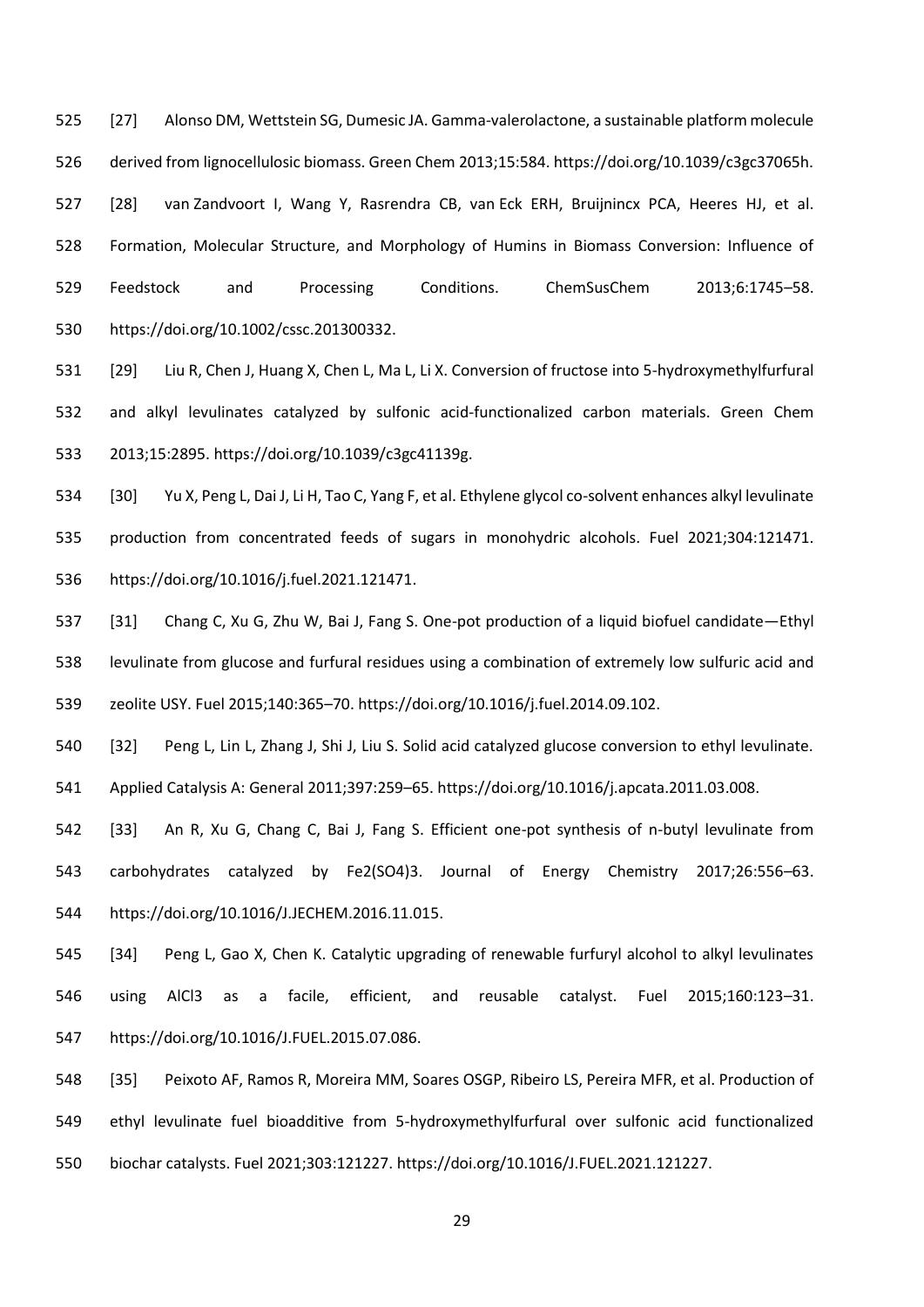[36] Windom BC, Lovestead TM, Mascal M, Nikitin EB, Bruno TJ. Advanced Distillation Curve Analysis on Ethyl Levulinate as a Diesel Fuel Oxygenate and a Hybrid Biodiesel Fuel. Energy and Fuels 2011;25:1878–90. https://doi.org/10.1021/EF200239X.

 [37] Joshi H, Moser BR, Toler J, Smith WF, Walker T. Ethyl levulinate: A potential bio-based diluent for biodiesel which improves cold flow properties. Biomass and Bioenergy 2011;35:3262–6. https://doi.org/10.1016/J.BIOMBIOE.2011.04.020.

 [38] Tian M, McCormick RL, Luecke J, de Jong E, van der Waal JC, van Klink GPM, et al. Anti-knock quality of sugar derived levulinic esters and cyclic ethers. Fuel 2017;202:414–25. https://doi.org/10.1016/J.FUEL.2017.04.027.

 [39] Wang Z, Lei T, Lin L, Yang M, Li Z, Xin X, et al. Comparison of the Physical and Chemical Properties, Performance, and Emissions of Ethyl Levulinate–Biodiesel–Diesel and *n* -Butanol– Biodiesel–Diesel Blends. Energy Fuels 2017;31:5055–62. https://doi.org/10.1021/acs.energyfuels.6b02851.

 [40] Christensen E, Williams A, Paul S, Burton S, McCormick RL. Properties and Performance of Levulinate Esters as Diesel Blend Components. Energy and Fuels 2011;25:5422–8. https://doi.org/10.1021/EF201229J.

 [41] Frigo S, Pasini G, Caposciutti G, Antonelli M, Galletti AMR, Gori S, et al. Utilisation of advanced biofuel in CI internal combustion engine. Fuel 2021;297:120742. https://doi.org/10.1016/J.FUEL.2021.120742.

 [42] Di Menno Di Bucchianico D, Wang Y, Buvat J-C, Pan Y, Casson Moreno VC, Leveneur S. Production of levulinic acid and alkyl levulinates: A process insight. Green Chem 2021. https://doi.org/10.1039/D1GC02457D.

 [43] Ramírez E, Bringué R, Fité C, Iborra M, Tejero J, Cunill F. Assessment of ion exchange resins as catalysts for the direct transformation of fructose into butyl levulinate. Applied Catalysis A: General 2021;612:117988. https://doi.org/10.1016/J.APCATA.2021.117988.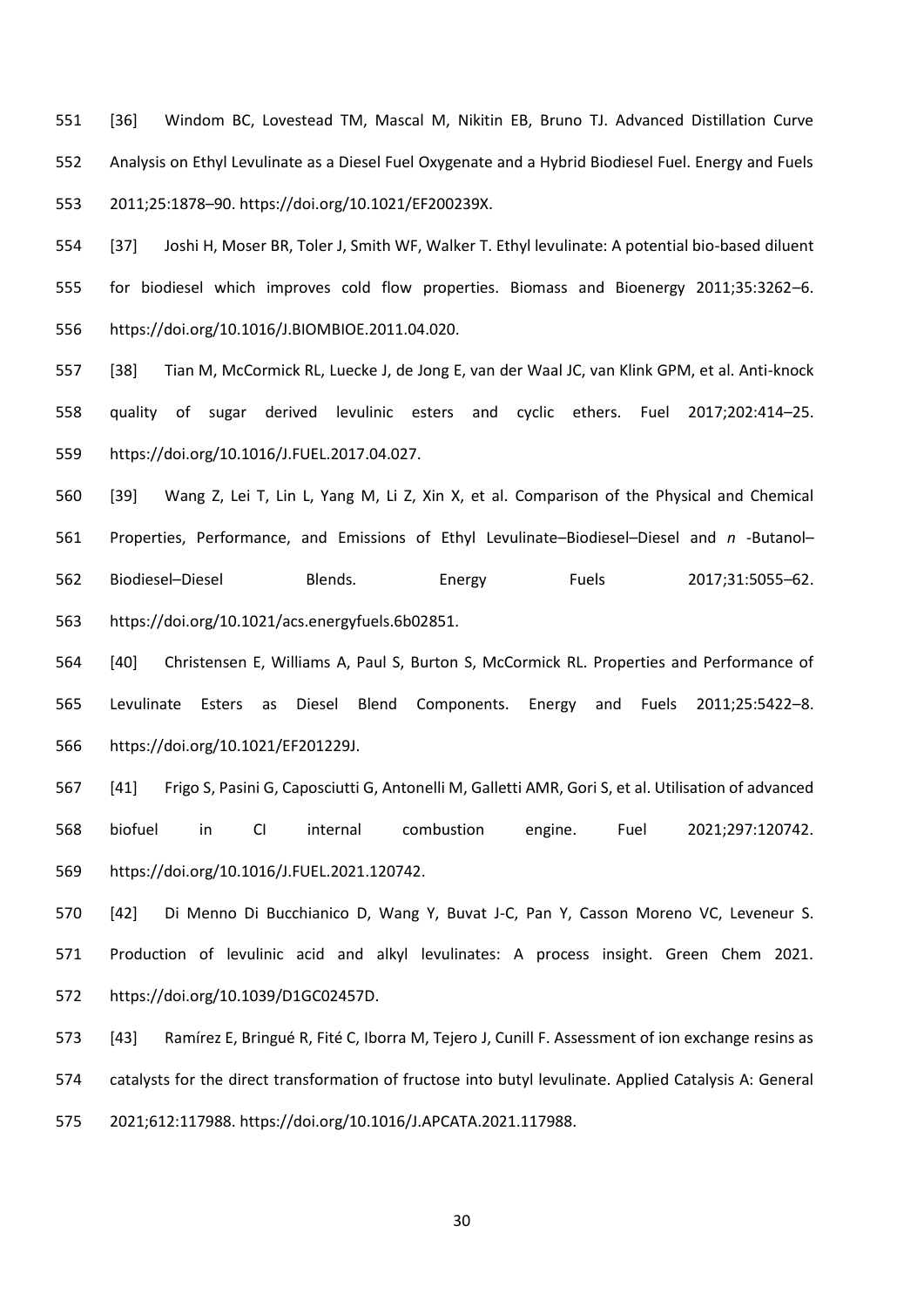[44] Sun Y, Sun K, Zhang L, Zhang S, Liu Q, Wang Y, et al. Impacts of Solvents on the Stability of the Biomass-Derived Sugars and Furans. Energy Fuels 2020;34:3250–61. https://doi.org/10.1021/acs.energyfuels.9b03921.

 [45] Bagno A, Scorrano G. Selectivity in Proton Transfer, Hydrogen Bonding, and Solvation. Acc Chem Res 2000;33:609–16. https://doi.org/10.1021/ar990149j.

 [46] Guo H, Duereh A, Su Y, Hensen EJM, Qi X, Smith RL. Mechanistic role of protonated polar additives in ethanol for selective transformation of biomass-related compounds. Applied Catalysis B: Environmental 2020;264:118509. https://doi.org/10.1016/j.apcatb.2019.118509.

 [47] Guo H, Qi X, Hiraga Y, Aida TM, Smith RL. Efficient conversion of fructose into 5- ethoxymethylfurfural with hydrogen sulfate ionic liquids as co-solvent and catalyst. Chemical Engineering Journal 2017;314:508–14. https://doi.org/10.1016/j.cej.2016.12.008.

 [48] Karnjanakom S, Maneechakr P, Samart C, Guan G. A facile way for sugar transformation catalyzed by carbon-based Lewis-Brønsted solid acid. Molecular Catalysis 2019;479:110632. https://doi.org/10.1016/j.mcat.2019.110632.

 [49] Raspolli Galletti AM, Antonetti C, Fulignati S, Licursi D. Direct Alcoholysis of Carbohydrate Precursors and Real Cellulosic Biomasses to Alkyl Levulinates: A Critical Review. Catalysts 2020;10:1221. https://doi.org/10.3390/catal10101221.

 [50] Iborra M, Tejero J, Fité C, Ramírez E, Cunill F. Liquid-phase synthesis of butyl levulinate with simultaneous water removal catalyzed by acid ion exchange resins. Journal of Industrial and Engineering Chemistry 2019;78:222–31. https://doi.org/10.1016/j.jiec.2019.06.011.

 [51] Covinich LG, Clauser NM, Felissia FE, Vallejos ME, Area MC. The challenge of converting biomass polysaccharides into levulinic acid through heterogeneous catalytic processes. Biofuels, Bioprod Bioref 2020;14:417–45. https://doi.org/10.1002/bbb.2062.

 [52] Mellmer MA, Sener C, Gallo JMR, Luterbacher JS, Alonso DM, Dumesic JA. Solvent Effects in Acid-Catalyzed Biomass Conversion Reactions. Angew Chem Int Ed 2014;53:11872–5. https://doi.org/10.1002/anie.201408359.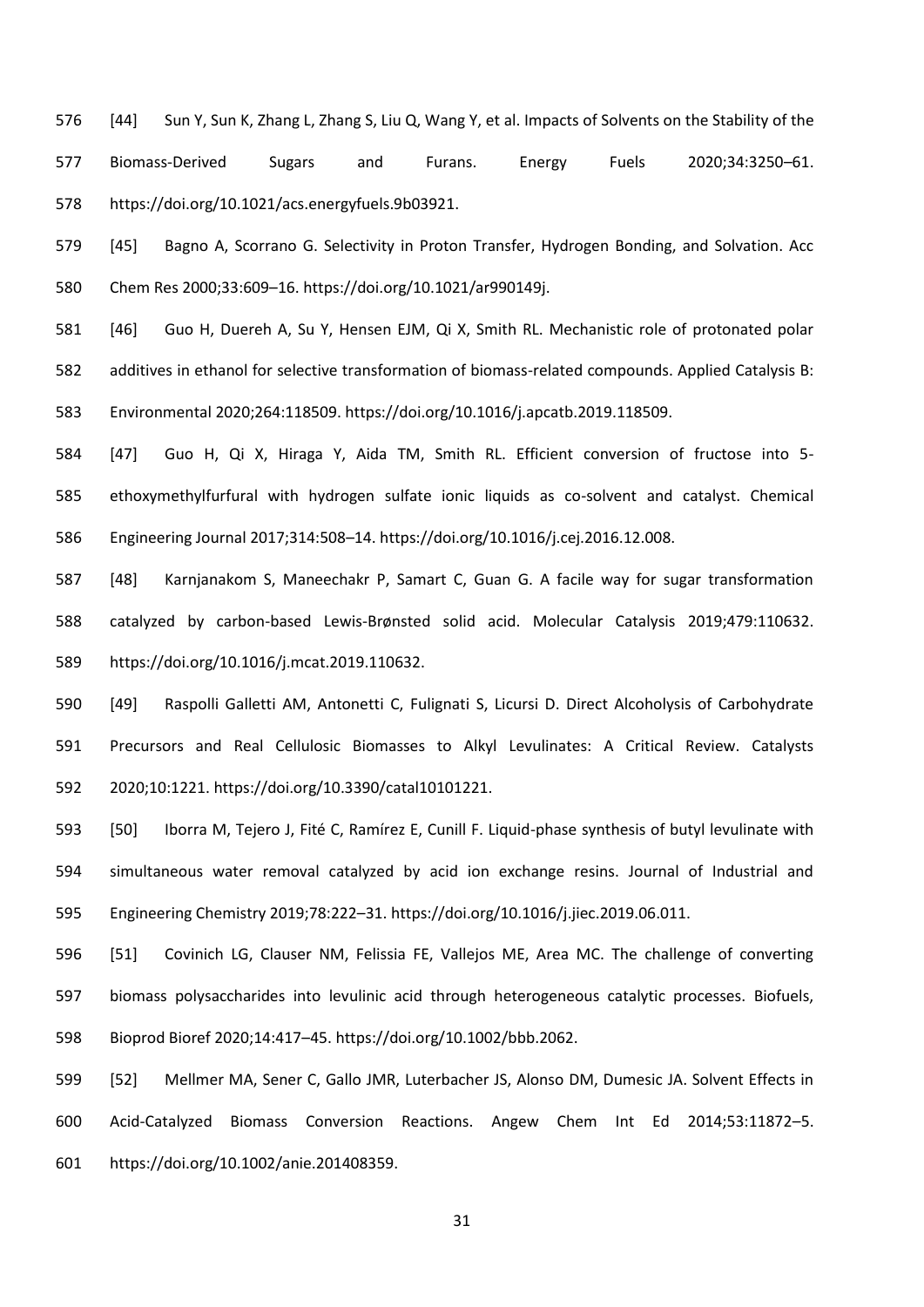[53] Wang Y, Cipolletta M, Vernières-Hassimi L, Casson-Moreno V, Leveneur S. Application of the concept of Linear Free Energy Relationships to the hydrogenation of levulinic acid and its corresponding esters. Chemical Engineering Journal 2019;374:822–31. https://doi.org/10.1016/j.cej.2019.05.218.

 [54] Capecci S, Wang Y, Delgado J, Casson Moreno V, Mignot M, Grénman H, et al. Bayesian Statistics to Elucidate the Kinetics of γ‑Valerolactone from n‑Butyl Levulinate Hydrogenation over Ru/C. Ind Eng Chem Res 2021;31:11725–36. https://doi.org/10.1021/acs.iecr.1c02107.

 [55] Kerkel F, Markiewicz M, Stolte S, Müller E, Kunz W. The green platform molecule gamma- valerolactone – ecotoxicity, biodegradability, solvent properties, and potential applications. Green Chem 2021;23:2962–76. https://doi.org/10.1039/D0GC04353B.

 [56] Anastas PT, Warner JC. Green Chemistry: Theory and Practice. Oxford University Press: New York; 1998.

 [57] Srinivas G, Unny VKP, Mukkanti K, Choudary BM. A convenient photosynthesis of uniformly [14C]-labelled d-glucose, d-fructose and sucrose, and chemical synthesis of methyl-α-d- glucopyranoside ([U-14C]-glucose). Applied Radiation and Isotopes 2013;72:145–51. https://doi.org/10.1016/j.apradiso.2012.10.016.

 [58] Russo V, Tesser R, Rossano C, Cogliano T, Vitiello R, Leveneur S, et al. Kinetic study of Amberlite IR120 catalyzed acid esterification of levulinic acid with ethanol: From batch to continuous operation. Chemical Engineering Journal 2020;401:126126. https://doi.org/10.1016/J.CEJ.2020.126126.

 [59] Altıokka MR, Çıtak A. Kinetics study of esterification of acetic acid with isobutanol in the presence of amberlite catalyst. Applied Catalysis A: General 2003;239:141–8. https://doi.org/10.1016/S0926-860X(02)00381-2.

 [60] Jogunola O, Salmi T, Eränen K, Mikkola J-P. Qualitative treatment of catalytic hydrolysis of alkyl formates. Applied Catalysis A: General 2010;384:36–44. https://doi.org/10.1016/j.apcata.2010.06.002.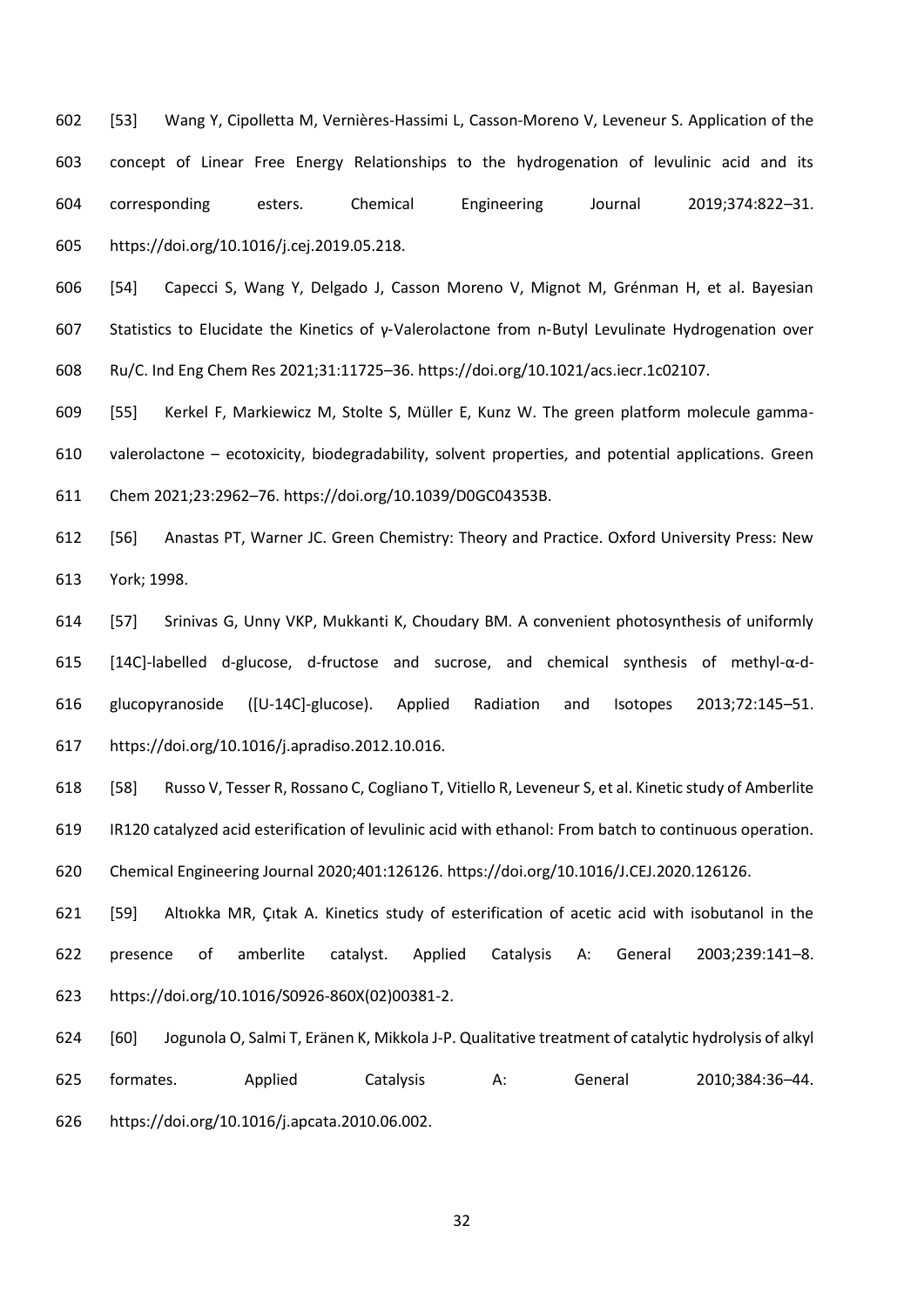[61] Mukesh C, Nikjoo D, Mikkola J-P. Production of C‑14 Levulinate Ester from Glucose Fermentation Liquors Catalyzed by Acidic Ionic Liquids in a Solvent-Free Self-Biphasic System. ACS Omega 2020;5:4828–35. https://doi.org/10.1021/acsomega.9b03517.

 [62] Leveneur S, Murzin DYu, Salmi T, Mikkola J-P, Kumar N, Eränen K, et al. Synthesis of peroxypropionic acid from propionic acid and hydrogen peroxide over heterogeneous catalysts. Chemical Engineering Journal 2009;147:323–9. https://doi.org/10.1016/j.cej.2008.11.045.

 [63] Bodamer GW, Kunin R. Behavior of Ion Exchange Resins in Solvents Other Than Water - Swelling and Exchange Characteristics. Industrial & Engineering Chemistry 2002;45:2577–80. https://doi.org/10.1021/IE50527A057.

 [64] Bodamer GW, Kunin R. Behavior of Ion Exchange Resins in Solvents Other Than Water - Swelling and Exchange Characteristics. Ind Eng Chem 1953;45:2577–80. https://doi.org/10.1021/ie50527a057.

 [65] Königsberger E. Guidelines for the Measurement of Solid−Liquid Solubility. Journal of Chemical & Engineering Data n.d.;64:381–5. https://doi.org/10.1021/acs.jced.8b01263.

 [66] Engasser J-M, Chamouleau F, Chebil L, Ghoul M. Kinetic modeling of glucose and fructose dissolution in 2-methyl 2-butanol. Biochemical Engineering Journal 2008;42:159–65. https://doi.org/10.1016/j.bej.2008.06.013.

 [67] Flannelly T, Dooley S, Leahy JJ. Reaction Pathway Analysis of Ethyl Levulinate and 5- Ethoxymethylfurfural from D-Fructose Acid Hydrolysis in Ethanol. Energy Fuels 2015;29:7554–65. https://doi.org/10.1021/acs.energyfuels.5b01481.

 [68] Démolis A, Essayem N, Rataboul F. Synthesis and Applications of Alkyl Levulinates. ACS Sustainable Chem Eng 2014;2:1338–52. https://doi.org/10.1021/sc500082n.

 [69] Ahmad E, Alam MdI, Pant KK, Haider MA. Catalytic and mechanistic insights into the production of ethyl levulinate from biorenewable feedstocks. Green Chem 2016;18:4804–23. https://doi.org/10.1039/C6GC01523A.